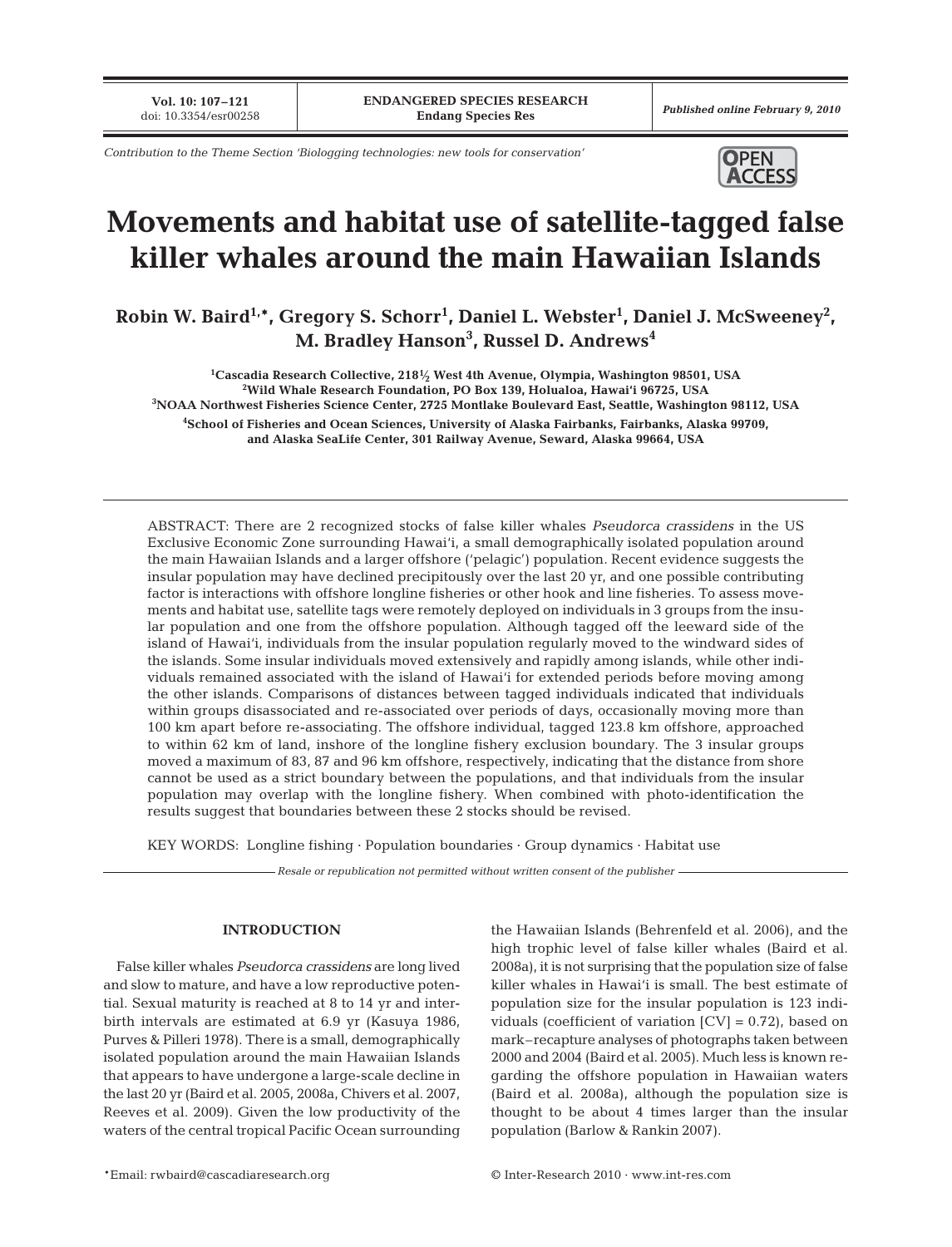Studies in small boats using photo-identification and behavioral observations have provided more information on movements and site fidelity of individuals in the insular population in Hawai'i than for any other population of false killer whales in the world (Baird et al. 2008a), yet the rate of accumulation of information is slow, given the rarity of encounters. In 369 d of small-boat survey effort around the main Hawaiian Islands over a 7 yr period (covering 38 759 km of trackline), this species was only encountered on 18 occasions (Baird et al. 2008a). Based on photo-identification it is known that individuals move among islands, at least from O'ahu to Hawai'i, but nothing is known about use of the windward (east) sides of the islands or rates of movements (Baird et al. 2008a). Obtaining information on movement patterns is particularly important given that sighting rates in aerial surveys from 1992 to 2003 have declined significantly (J. Mobley unpubl. data), and there is additional evidence of a likely large decline in the size of the insular population over the last 20 yr (Reeves et al. 2009). Knowledge of movement patterns can be used to assess both stock boundaries and interactions with fisheries.

False killer whales around the main Hawaiian Islands feed primarily on large game fish (Baird et al. 2008a) that are also commercially harvested, both in a variety of nearshore fisheries and the offshore Hawai'ibased longline fisheries (Gilman et al. 2007). This species interacts with the Hawai'i-based longline fisheries more frequently than any other species of marine mammal, both taking fish off lines and being hooked



Fig. 1. Main Hawaiian Islands showing the 200 m isobath and the longline fishery exclusion boundaries. Along the south and west sides of the islands the 2 seasonal longline fishery exclusion boundaries overlap

and sometimes killed as a result (Forney & Kobayashi 2007). In the deep-set (i.e. tuna) component of the fishery, false killer whales represent almost two-thirds (64.3%) of the cetaceans that are identified to species that are killed or seriously injured in the fishery (Forney & Kobayashi 2007). Until 2009 only a single Hawaiian stock of false killer whales was officially recognized (Carretta et al. 2009), and since the first false killer whale population estimate and fisheries bycatch data became available in 2000 the estimated levels of mortality and serious injury of false killer whales in the longline fishery have exceeded the potential biological removal (PBR) level for that stock (Forney et al. 2000, Carretta et al. 2007). This situation recently resulted in a lawsuit against the US National Marine Fisheries Service (NMFS) for failing to create a take reduction team, and the evidence of a decline of the insular population has resulted in a petition for the species' listing under the Endangered Species Act by the Natural Resources Defense Council. Thus, information relevant to assessment of fisheries interactions is strongly needed for management and conservation purposes.

Since 1992 the Hawai'i-based longline fishery has been managed with a geographic exclusion zone around the main Hawaiian Islands that varies seasonally. From February through September the closest to the main Hawaiian Islands that longline fishing is allowed to occur is 79 km, while from October through the end of January 66.3% of the longline fishery boundary contracts towards the islands, with some longline fishing occurring as close as 45 km from the

> main Hawaiian Islands (Fig. 1). Approximately 25% of the fishery boundary lies between 45 and 50 km from shore during this 4 mo period. Although Baird et al. (2008a) documented straight-line movements of up to 283 km by photo-identified individuals from the insular population, there has been very little survey effort offshore. With the low encounter rates it is unknown whether individuals from the insular population move far enough offshore to interact with the longline fishery. The longline exclusion boundary is currently considered by NMFS to be the provisional stock boundary between the Hawai'i 'insular' and Hawai'i 'pelagic' stocks of false killer whales, but it is expected that the stock boundary will be refined as additional data on movements of each stock become available (Carretta et al. 2009).

> There is evidence from scarring patterns on some whales that individuals from the insular population may be interacting with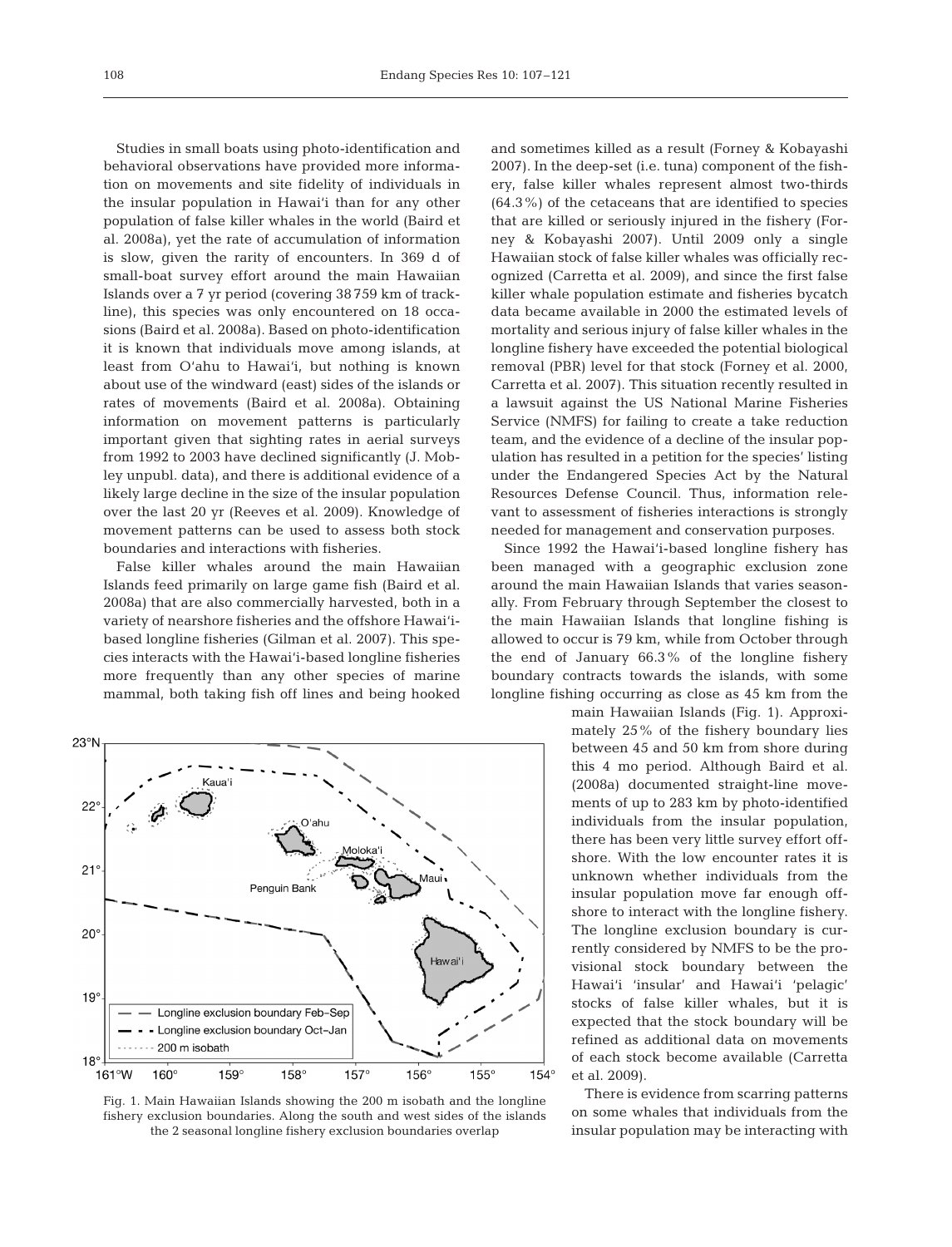the fishery (Baird & Gorgone 2005, T. Cullins unpubl. data). Although genetic analyses of samples from whales in fisheries bycatch have been identified only as offshore false killer whales (Chivers et al. 2007), only a sub-set of these observed individuals have been sampled, and the samples were collected 200 to 800 km from the main Hawaiian Islands. In addition, observer coverage is only approximately 20 to 25% in the deep-set component of the longline fishery, and 25% of the whales in the deep-set fishery bycatch are not identified to species (Forney & Kobayashi 2007). Two whales in the bycatch were about 65 and 98 km east and north of the main Hawaiian Islands, respectively (Forney & Kobayashi 2007); however, these individuals were not genetically sampled. The degree of overlap between the insular and offshore populations is poorly known, as is the distance from shore over which individuals from the insular population may range.

The purpose of our study is to examine movements of false killer whales around the main Hawaiian Islands using remotely deployed satellite tags. Given the low encounter rates with this species in Hawai'i and the difficulty of working in offshore and exposed areas, such tag deployments are the most productive way to answer questions regarding potential overlap of the insular and offshore populations, assess whether insular whales move far enough offshore to interact with the longline fishery, and examine movements among islands and along the windward sides of the islands. Information on movements may also be important to assess whether efforts to photo-identify individuals for mark–recapture analyses of population size result in biased estimates due to limited movements among the islands.

#### **MATERIALS AND METHODS**

Field operations were undertaken as part of a multispecies study of odontocetes in Hawaiian waters (see McSweeney et al. 2007, Baird et al. 2008b). The tags used were based on a design of Andrews et al. (2008) and have also been used on several other species of odontocetes (Schorr et al. 2009a, this Theme Section, 2009b). The tag contained an ARGOS-linked SPOT-5 location-only platform transmitter terminal (Wildlife Computers, Redmond, Washington, USA), with the tag attached by means of two 6.5 cm titanium darts and held in place with backward-facing petals. Dimensions of the tag (without darts) were  $63 \times 30 \times 21$  mm, and the total weight of the entire tag package was approximately 49 g. Tags were duty cycled, with transmissions 8 (December 2008), 12 (2007 and April 2008) or 13 h d–1 (July 2008) during either three or four 2 to 5 h blocks, with the blocks spread throughout the day corresponding to hours with the greatest density of satellite passes. Tags were remotely deployed on false killer whales using a Dan-Inject JM Special 25 pneumatic projector (Børkop, Denmark).

Photographs of tagged and companion individuals were compared with an existing photo-identification catalog that includes individuals from both the insular population and the offshore population, following the protocols described by Baird et al. (2008a). The existing catalog contained 152 distinctive and very distinctive individuals (individuals with multiple dorsal fin notches that could be identified among encounters even with fair or poor quality photos; see Baird et al. 2008a) documented from around the main Hawaiian Islands from 1986 through 2007, although given the long time span it is likely that not all individuals in the catalog are still alive. Information on sighting history and population identity was assessed through the sighting database compiled by Baird et al. (2008a). Age class (adult, subadult) of tagged individuals was estimated based on body size relative to other individuals, both in the field and in photographs, as well as by sighting history for some individuals. Putative sex of tagged whales was assessed based on the presence or absence of associated small calves or neonates for each individual over the entire sighting history for that individual, based on identifications in the catalog of Baird et al. (2008a).

Satellite-derived locations were assessed for plausibility using the Douglas Argos-Filter, v. 7.06 (available at: http://alaska.usgs.gov/science/biology/spatial/ douglas. html), using 2 independent methods (distance between consecutive locations, and rate and bearings among consecutive movement vectors). A number of variables are user-defined: location classes (LCs) that are automatically retained, maximum sustainable rate of movement, maximum redundant distance (consecutive points within a defined distance are kept by the filter), and the rate coefficient (Ratecoef) for assessing the angle created by 3 consecutive points. The rate coefficient algorithm takes into account that the farther an animal moves between locations, the less likely it is to return to or near to the original location without any intervening positions, creating an acute angle characteristic of typical Argos error. We automatically retained LC2 and LC3 locations, with estimated errors of <500 and <250 m, respectively (Argos User's Manual). LC1 locations (with estimated error of between 500 and 1500 m), as well as LC0, LCA, LCB and LCZ locations (with no estimation of accuracy) were only retained if they passed the Douglas Argos-Filter process. For maximum sustainable rate of movement, we used 20 km  $h^{-1}$ , based on maximum travel speeds noted during observations of fast-traveling false killer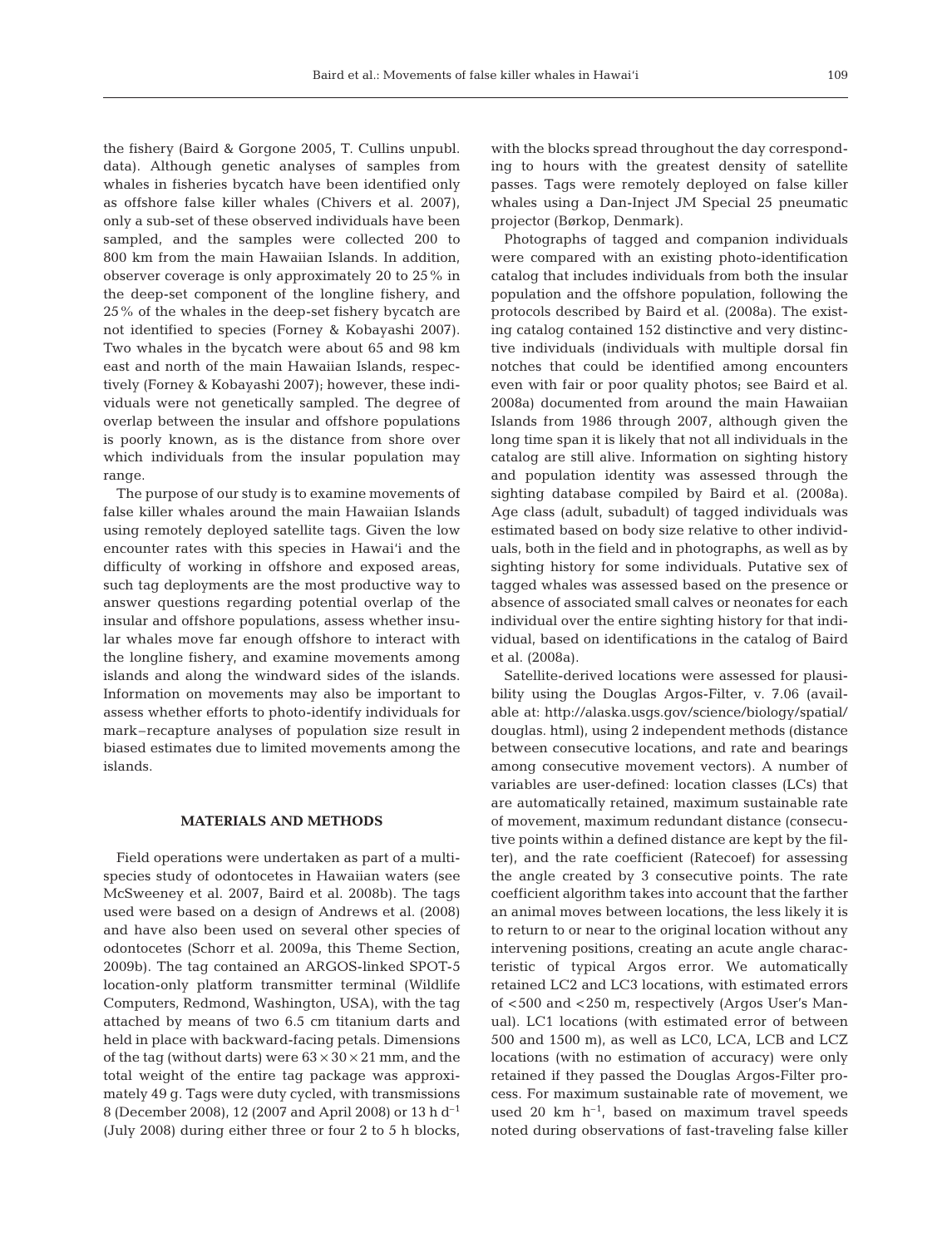whales in Hawai'i (R. W. Baird pers. obs.). Maximum redundant distance was set at 3 km, and Ratecoef was set at 25.

After filtering, to examine movements of individuals in relation to one another, the straight-line distance among locations of pairs of individuals overlapping for extended periods (>25 d) were calculated with the Posdist function in Excel (Microsoft, available at: www.afsc.noaa.gov/nmml/software/excelgeo.php), using only locations that were obtained within 5 min of each other (i.e. during a single satellite overpass). In addition, locations of 5 different individuals that overlapped for a 10 d period, obtained within  $\pm 6$  min of each other, were animated to illustrate movements. Minimum rates of horizontal movement  $(km h^{-1})$  were calculated using pairs of locations obtained at intervals between 2 and 6 h. These intervals were chosen to reduce the likelihood of spurious rates of movements associated either with poor location quality locations and short-time intervals (that would result in spurious high rates), or with long time intervals and a greater potential for directional reversals or changes (that would result in spurious low rates). Because of differences in duty cycling, rates of movements were only calculated for tags deployed in 2008. Minimum distances traveled (not taking into account movements around intervening land masses) were obtained by summing the straight-line distances among all locations for each individual.

A number of variables were populated for each filtered location using ArcGIS v. 9.2 (ESRI, Redlands, California), with point location data layered on a bathymetric raster surface. Continuous variables populated were depth, slope, distance to shore, distance to the 200 m isobath and distance to the February– September and October–January longline exclusion boundaries. Whether locations were on the windward (north and east) or leeward sides (west) of the islands were assessed as a categorical variable, with locations in the channels between the islands categorized as windward if they were east or north of a line joining the closest points of Hawai'i and Maui, Maui and Moloka'i, Moloka'i and O'ahu, and O'ahu and Kaua'i (Fig. 1). Depths (m) were transferred to point locations using the 'intersect point tool' in Hawth's analysis tools (Beyer 2004). A  $50 \times 50$  m multibeam synthesis bathymetry model from the Hawai'i Mapping Research Group was used (available at: www.soest.hawaii.edu/HMRG/ Multibeam/index.php). The model had areas of no data, so the grid was overlaid on a 3 arc-second (90  $\times$ 90 m) US Coastal Relief Model bathymetry from the National Geophysical Data Center (available at: www.ngdc.noaa.gov/mgg/coastal/coastal.html) to provide 90 m resolution data where 50 m resolution data were absent.

To assess individual variation in habitat use, comparisons of depths at satellite-derived locations among individuals was undertaken for 1 individual from each group of insular individuals tagged, and for 5 individuals tagged within a single group, over a 10 d period where location information was available for each individual. Comparisons were also made of depth use by individuals when they were closer to the island where they were tagged than to any other island, versus when they were closer to other islands, to address whether habitat use varies among the islands. This analysis was restricted to 2 individuals (1 from each of 2 groups) that had sufficient sample sizes from both areas. Comparisons of habitat use (depth, distance to the 200 m isobath, distance to shore) when individuals were on either on the windward or leeward sides of the islands was undertaken for individuals with more than 60 locations (>25 for either windward or leeward locations) after filtering. All statistical comparisons were undertaken with Minitab 13.20 (www.minitab.com). Anderson-Darling normality tests were used to assess whether data were normally distributed, and parametric or non-parametric comparisons were undertaken as appropriate.

### **RESULTS**

Satellite tags were deployed on 12 individual false killer whales on 5 different days (Table 1). Locations from tags were received for periods ranging from 2 to 76 d after tags were attached (mean = 32 d, median = 30 d), with a total of 3076 locations after filtering with the Douglas Argos-Filter (Table 1). Eleven individuals were tagged nearshore  $\left($  < 4 km) off the west side of the island of Hawai'i. Identifications were obtained from all of these individuals; no individuals were tagged more than once, and all 11 had been previously documented off 1 or 2 other islands (Maui, O'ahu), 5 of which had also been previously documented off the island of Hawai'i. These 11 individuals were all linked by association with each other (see Table 3) and with the rest of the insular population (data not shown). After filtering with the Douglas Argos-Filter, on average 75.4% of the locations for these 11 individuals were LC3, LC2 or LC1 (Table 2). Of the 11 tagged insular individuals 7 were tagged on 2 different dates 10 d apart in July 2008, and tagged individuals from the first day were present on the second (Table 3). Thus, for the purposes of analyses these individuals were considered to be from a single group. While false killer whales do have some strong associations among individuals (Baird et al. 2008a), based on sighting histories (Table 3) individuals tagged in the other 2 insular groups (August 2007, December 2008) do not appear to be strongly linked with those tagged in July 2008.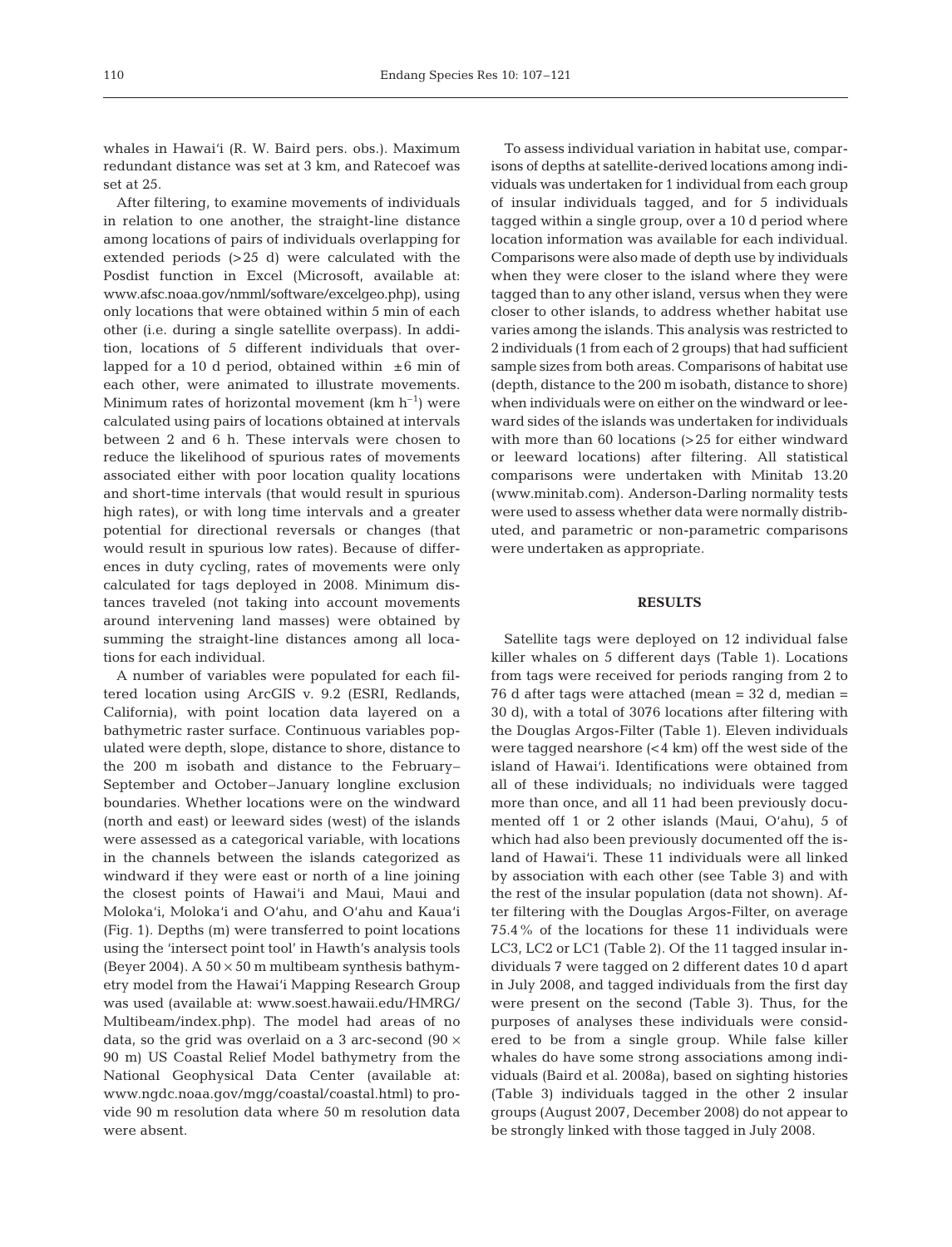Table 1. *Pseudorca crassidens.* Information on false killer whales tagged and tag attachments (number of locations after filtering includes initial tagging location). Fe: female; Ma: male; M; Maui; O: O'ahu; H: Hawai'i; na: not applicable for offshore

| Catalog<br>ID | Age                       | Observations prior<br>to tagging day<br>No. of<br>occasions | Island           | Date<br>tagged | Date last<br>location<br>obtained | Min. no.<br>of days<br>of tag<br>attachment | No.<br>of days<br>positions<br>obtained | No. of<br>locations<br>after<br>filtering | Mean              | Interval<br>between<br>consecutive<br>locations (h)<br>SD. | Max.  |
|---------------|---------------------------|-------------------------------------------------------------|------------------|----------------|-----------------------------------|---------------------------------------------|-----------------------------------------|-------------------------------------------|-------------------|------------------------------------------------------------|-------|
|               | <b>Insular population</b> |                                                             |                  |                |                                   |                                             |                                         |                                           |                   |                                                            |       |
| HIPc217       | Adult                     | $\mathbf{1}$                                                | М                | 15 Aug 07      | 29 Aug 07                         | 14                                          | 14                                      | 57                                        | 6.0               | 6.3                                                        | 22.2  |
| HIPc276       | Adult                     | $\mathbf{1}$                                                | $\mathbf{M}$     | 15 Aug 07      | 17 Aug 07                         | 2                                           | $\overline{2}$                          | 13                                        | 4.2               | 7.1                                                        | 23.6  |
| HIPc107       | Adult                     | 4                                                           | М                | 15 Aug 07      | 16 Sep 07                         | 32                                          | 29                                      | 131                                       | 5.9               | 8.6                                                        | 70.6  |
| HIPc272       | Subadult                  | 2                                                           | O, H             | 16 Jul 08      | 30 Sep 08                         | 76 <sup>a</sup>                             | 26                                      | 254                                       | 2.3               | 2.3                                                        | 11.3  |
| HIPc179       | Adult                     | 3                                                           | M, H             | 16 Jul 08      | 22 Jul 08                         | 6                                           | 6                                       | 66                                        | 2.3               | 2.7                                                        | 10.7  |
| HIPc202       | Adult                     | 4                                                           | O, M, H          | 16 Jul 08      | 10 Sep 08                         | 56                                          | 56                                      | 697                                       | 1.9               | 2.0                                                        | 10.8  |
| HIPc145       | Adult Fe                  | $\overline{2}$                                              | $\mathbf{M}$     | 16 Jul 08      | 5 Aug 08                          | 20                                          | 20                                      | 202                                       | 2.3               | 2.9                                                        | 18.7  |
| HIPc205       | Adult                     | 2                                                           | $\mathbf{M}$     | 16 Jul 08      | 20 Aug 08                         | 35                                          | 35                                      | 433                                       | 1.9               | 2.1                                                        | 12.2  |
| HIPc209       | Adult                     | 3                                                           | M, O             | 26 Jul 08      | 14 Sep 08                         | 50                                          | 50                                      | 504                                       | 2.4               | 2.7                                                        | 14.7  |
|               | HIPc213 Adult Ma          | 3                                                           | M, H             | 26 Jul 08      | 23 Aug 08                         | 28                                          | 28                                      | 302                                       | 2.3               | 2.6                                                        | 12.6  |
|               | HIPc172 Adult Ma          | 3                                                           | O, H             | 10 Dec 08      | 2 Feb 09                          | 54                                          | 54                                      | 405                                       | 3.1               | 2.9                                                        | 19.1  |
|               | Offshore population       |                                                             |                  |                |                                   |                                             |                                         |                                           |                   |                                                            |       |
| $PcTag4^b$    | Adult                     | $\mathbf{0}$                                                | na               | 21 Apr 08      | 5 May 08                          | 15                                          | 5                                       | 12                                        | 30.8              | 72.7                                                       | 248.3 |
| Mean          |                           |                                                             |                  |                |                                   | 32                                          | 29                                      |                                           |                   |                                                            |       |
| Total         |                           |                                                             |                  |                |                                   |                                             | 325                                     | 3076                                      |                   |                                                            |       |
| $2000 - 1$    |                           | $\sim$                                                      | $-\circ$ $\circ$ |                | .                                 | $\cdots$                                    |                                         |                                           | $\cdots$ $\cdots$ |                                                            |       |

a Tag began transmitting on Day 50 after deployment; individual was assumed to have remained associated with other individuals tagged during same encounter

<sup>b</sup>No identification photo available

| Catalog                   |                 |                 |                 | Location class  |      |      |     |
|---------------------------|-----------------|-----------------|-----------------|-----------------|------|------|-----|
| ID                        | LC <sub>3</sub> | LC <sub>2</sub> | LC <sub>1</sub> | LC <sub>0</sub> | LC A | LC B | LCZ |
| <b>Insular population</b> |                 |                 |                 |                 |      |      |     |
| HIPc217                   | 10.7            | 32.1            | 17.9            | 14.3            | 8.9  | 16.1 | 0.0 |
| HIPc276                   | 8.3             | 8.3             | 41.7            | 25.0            | 8.3  | 8.3  | 0.0 |
| HIPc107                   | 6.9             | 30.0            | 44.6            | 10.0            | 4.6  | 3.8  | 0.0 |
| HIPc272                   | 7.9             | 24.1            | 32.0            | 11.5            | 13.0 | 11.5 | 0.0 |
| HIPc179                   | 12.3            | 38.5            | 32.3            | 6.2             | 6.2  | 4.6  | 0.0 |
| HIPc202                   | 5.0             | 39.5            | 36.9            | 11.6            | 3.0  | 3.7  | 0.1 |
| HIPc145                   | 6.0             | 41.8            | 34.8            | 6.5             | 2.5  | 8.5  | 0.0 |
| HIPc205                   | 12.5            | 40.0            | 32.6            | 8.6             | 2.8  | 3.5  | 0.0 |
| HIPc209                   | 10.1            | 32.0            | 29.4            | 9.7             | 9.1  | 9.3  | 0.2 |
| HIPc213                   | 13.3            | 33.2            | 33.9            | 7.3             | 6.6  | 5.3  | 0.3 |
| HIPc172                   | 6.2             | 40.3            | 33.9            | 9.7             | 5.7  | 4.2  | 0.0 |
| Mean                      | 9.0             | 32.7            | 33.6            | 10.9            | 6.4  | 7.2  | 0.1 |
| Offshore population       |                 |                 |                 |                 |      |      |     |
| PcTaq4                    | 0.0             | 9.1             | 9.1             | 0.0             | 18.2 | 63.6 | 0.0 |

Table 2. *Pseudorca crassidens.* Percentage of all locations for each individual that passed the Douglas Argos-Filter v. 7.06, by location class (LC)

One individual was tagged on Jaggar Seamount, 123.8 km west of the island of Hawai'i, in a water depth of approximately 1460 m. This individual was not photo-identified, but none of the 10 individuals in that encounter that were photo-identified had been previously documented, and a biopsy sample from one individual in this group was genetically identified with an offshore haplotype (Baird et al. 2008c).

Excluding the one individual for which locations were only received over a 2 d period (HIPc276), all tagged individuals from the insular population were documented moving from the leeward sides of the islands to the windward sides (Fig. 2). Five insular individuals were documented leaving the island of Hawai'i 3, 7, 20, 47 and 59 d after they were tagged (Table 4). Although, in all cases there were significant correla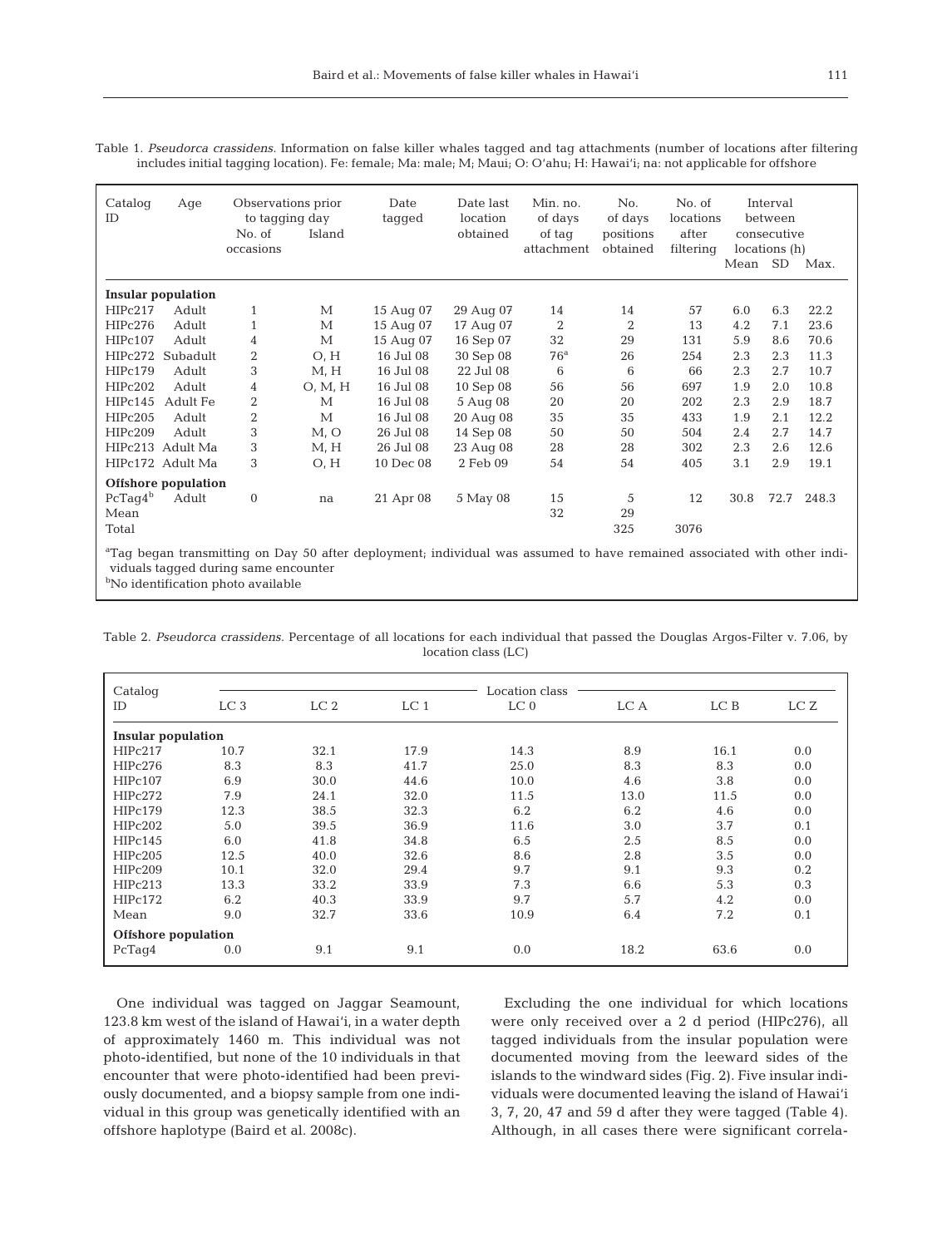112

| Date                                                                  | HIPc217     | HIPc276     |             |             |             |                         | HIPc107 HIPc272 HIPc179 HIPc202 HIPc145 HIPc205 HIPc209 HIPc213 HIPc172 |                         |             |                           |             |
|-----------------------------------------------------------------------|-------------|-------------|-------------|-------------|-------------|-------------------------|-------------------------------------------------------------------------|-------------------------|-------------|---------------------------|-------------|
| 28 Feb 01                                                             |             |             | X           |             |             |                         | X                                                                       |                         |             |                           |             |
| 15 Apr 03                                                             |             |             | X           |             | X           |                         |                                                                         |                         |             |                           |             |
| 26 May 03                                                             |             |             |             |             |             |                         |                                                                         |                         |             |                           | $\mathbf X$ |
| 21 Jan 04                                                             |             | X           |             |             |             |                         | X                                                                       |                         | X           |                           |             |
| 13 Sep 04                                                             |             |             |             |             | X           |                         |                                                                         |                         |             |                           | X           |
| 06 Oct 04                                                             |             |             |             |             |             |                         |                                                                         |                         |             |                           | $\mathbf X$ |
| 30 Jan 05                                                             |             |             |             |             |             |                         |                                                                         |                         | X           |                           |             |
| 03 Mar 05                                                             | X           |             |             |             |             | X                       |                                                                         | $\mathbf X$             | $\mathbf X$ | X                         |             |
| 21 Mar 05                                                             |             |             |             |             |             |                         |                                                                         |                         | $\mathbf X$ |                           |             |
| 23 Feb 06                                                             |             |             |             |             |             | X                       |                                                                         | X                       |             | X                         |             |
| 11 Apr 06                                                             |             |             | X           |             | X           | $\mathbf X$             |                                                                         |                         |             | $\mathbf X$               |             |
| 09 Sep 06                                                             |             |             |             | X           |             | X                       |                                                                         |                         |             | $\mathbf X$               |             |
| 21 Nov 06                                                             |             |             |             |             |             | X                       |                                                                         |                         |             |                           |             |
| 15 Aug 07                                                             | $\mathbf X$ | $\mathbf X$ | $\mathbf X$ |             |             | $\mathbf X$             |                                                                         |                         |             |                           |             |
| 08 Sep 07                                                             |             |             |             |             |             |                         | X                                                                       | X                       | X           |                           |             |
| 18 Oct 07                                                             |             |             |             | X           |             |                         |                                                                         |                         |             |                           |             |
| 08 Jan 08                                                             | X           |             |             |             |             |                         |                                                                         |                         | $\mathbf X$ |                           |             |
| 26 Jun 08                                                             | $\mathbf X$ | X           | X           |             |             |                         |                                                                         |                         |             |                           |             |
| 16 Jul 08                                                             |             |             |             | $\mathbf X$ | $\mathbf X$ | $\mathbf X$             | $\mathbf X$                                                             | $\mathbf X$             |             |                           |             |
| 26 Jul 08                                                             |             |             |             | $\mathbf X$ |             | $\mathbf{X}^{\text{a}}$ | X                                                                       | $\mathbf{X}^\text{a}$   | $\mathbf X$ | X                         |             |
| 27 Jul 08                                                             | X           |             | X           | X           | $\mathbf X$ |                         | $\mathbf{X}^{\text{a}}$                                                 | $\mathbf{X}^{\text{a}}$ | $\mathbf X$ | $\mathbf{X}^{\text{a}}$   |             |
| 01 Aug 08                                                             |             | X           |             |             |             |                         | X                                                                       | X                       | X           | $\boldsymbol{\mathrm{X}}$ |             |
| 04 Oct 08                                                             |             | $\mathbf X$ |             |             |             |                         |                                                                         | X                       |             |                           |             |
| 04 Nov 08                                                             |             |             |             |             |             |                         |                                                                         |                         | X           |                           |             |
| 10 Dec 08                                                             |             |             |             |             |             |                         |                                                                         |                         |             |                           | $\mathbf X$ |
| 26 Feb 09                                                             | X           | X           |             |             |             |                         |                                                                         |                         |             |                           |             |
| <sup>a</sup> Not seen but known to be present based on satellite data |             |             |             |             |             |                         |                                                                         |                         |             |                           |             |

Table 3. *Pseudorca crassidens.* Partial sighting history of tagged false killer whales. Data indicate that all tagged individuals from the insular population are linked by association (non-tagged individuals present are not shown). Identifications (X) of sighted whales are shown in **bold** on the date when they were tagged

tions between the time since tag deployment and the distance from the deployment site (regressions,  $p \lt \theta$ 0.001), the movement patterns over time varied dramatically among individuals (Fig. 3). One individual tagged in August 2007 (HIPc107) left the island of Hawai'i after 3 d and moved among all the other main Hawaiian Islands including Kaua'i, moving a maximum distance of 95.9 km from shore (Table 4). Over 4 d (96 h), locations of this individual were obtained consecutively closest to the islands of Hawai'i, Maui, Lana'i, O'ahu and Moloka'i, moving a minimum cumulative distance of 449.1 km in the 96 h period. One individual tagged in July 2008 (HIPc272) left the island 59 d after tagging and moved among all the main Hawaiian Islands except Kaua'i, moving a maximum distance offshore of 83.1 km (Table 4). The individual tagged in December 2008 (HIPc172) also moved among all the main Hawaiian Islands except to Kaua'i, moving a maximum distance offshore of 87.3 km (Fig. 4). This was the only individual tagged during the October through January period when the longline fishery boundary contracts towards the islands. For all 3 individuals locations greater than 80 km from shore were documented with good location qualities (HIPc107, 95.9 km, LC1; HPc272, 81.7 km, LC2; HIPc172,

83.5 km, LC2). The closest points of approach to the longline boundary were 16.35 and 16.82 km (locations 31 min apart, both LC1s), on the windward side of the islands north of Maui (Fig. 2). The time interval from the last known location to the first of these closest locations was 3.4 h, while the interval from the second close location to the next known location was 7.4 h.

Excluding HIPc276, all of the insular individuals were documented over a broad range of depths, including both shallow  $( $50 \text{ m}$ )$  and deep  $( $1000 \text{ m}$ )$ areas. Five of the insular individuals (representing all 3 groups tagged) were documented using very deep water areas (>4000 m), although median depths used by all 11 insular individuals ranged from 163 to 1052 m (Table 4). Median depth used tended to increase with the number of days that movement data were available  $(r^2 = 0.33)$  although this was not statistically significant (regression,  $p = 0.062$ ,  $n = 11$ ). For the 2 individuals that were located around both the island of Hawai'i and away from the island for 8 d or more (HIPc272, HIPc172, see Table 1), a broader range of depths were used when they were away from the island of Hawai'i (Fig. 5). Use of depths varied among the 5 individuals within the same group over a 10 d period (Kruskall-Wallis 1-way ANOVA,  $p < 0.001$ , as well as among 3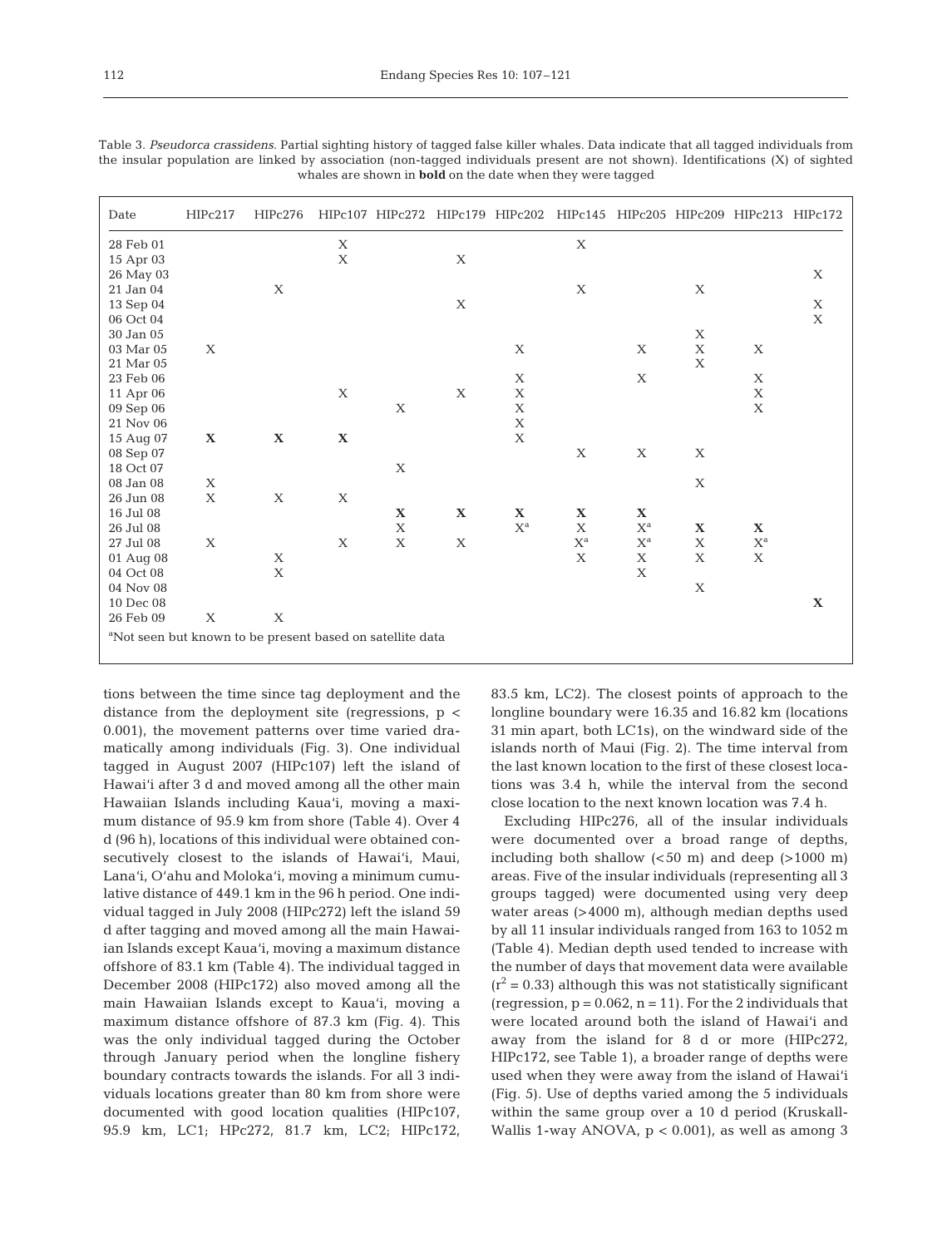different groups of insular individuals, considering only a single individual from each group (Kruskall-Wallis 1-way ANOVA,  $p < 0.001$ ).

The farthest straight-line distance moved from the initial tagging location was 420.1 km (Table 4). Locations from the individual tagged offshore were obtained from 5 d over a 15 d period, although location



Fig. 2. *Pseudorca crassidens.* Locations of all satellite-tagged false killer whales after filtering.  $(\blacksquare)$  Locations of individuals from the insular population;  $(\Delta)$  individual from the offshore population (with consecutive points joined with dashed line). See Fig. 4 for detail of the offshore individual movements in relation to bathymetry

qualities were relatively poor (Table 2). During this time this individual moved from 62.1 to 210.0 km offshore (Table 1), crossing the longline fishery exclusion boundary (Figs. 2 & 4).

Statistical comparisons of habitat use between the windward and leeward sides of the islands for the 9 insular individuals with >60 locations for windward

> and leeward sides combined (>25 locations on each side) of the islands were not significant for the number of locations (paired *t*-test,  $p = 0.071$ , median distance from the 200 m isobath (paired *t*-test,  $p = 0.28$ ), median distance from shore (paired *t*-test,  $p = 0.271$ ) or median depth (paired *t*-test, p = 0.526; Table 5). Significant differences were noted for maximum distance from the 200 m isobath (paired  $t$ -test,  $p = 0.035$ ), maximum distance from shore (paired  $t$ -test,  $p = 0.04$ ) and maximum depth (paired *t*-test, p = 0.008), with larger values observed for the leeward sides of the islands in all cases (Table 5).

> Distance between pairs of individuals tagged on the same day increased significantly with time (HIPc202 and HIPc205,  $r^2$  = 0.14,  $p < 0.001$ ; HIPc209 and HIPc213,  $r^2 =$ 0.09,  $p < 0001$ ) but the relationships were weak (Fig. 6). Despite the general trend, over periods of 35 d (HIPc202 and HIPc205) and 29 d (HIPc209 and HIPc213) these pairs remained spatially associated (i.e. <10 km apart) for periods ranging from a few hours up

Table 4. *Pseudorca crassidens.* Habitat use characteristics and movement information of tagged false killer whales determined from satellite-derived locations after filtering. Minimum distance traveled determined from straight-line distances among consecutive locations; maximum distance moved measured from tag deployment location; na: not applicable for offshore

| Catalog<br>ID                                                                            | Median (range)<br>distance from<br>shore (km) | Median (range)<br>depth(m) | No. of days<br>associated with<br>island of Hawai'i<br>after tagging | Min. distance<br>travelled<br>(km) | Max. distance<br>moved<br>(km) |  |  |
|------------------------------------------------------------------------------------------|-----------------------------------------------|----------------------------|----------------------------------------------------------------------|------------------------------------|--------------------------------|--|--|
| <b>Insular population</b>                                                                |                                               |                            |                                                                      |                                    |                                |  |  |
| HIPc217                                                                                  | $6.4(0.1-35.3)$                               | $220(10-1742)$             | 6                                                                    | 1068                               | 211.0                          |  |  |
| HIPc276                                                                                  | $5.4(0.1-10.1)$                               | $163(6 - 564)$             | $2^{\mathrm{a}}$                                                     | 99                                 | 52.5                           |  |  |
| HIPc107                                                                                  | $14.1(1.6-95.9)$                              | 597 (46-4833)              | 2                                                                    | 2612                               | 420.1                          |  |  |
| HIPc272                                                                                  | $20.5(0.9 - 83.1)$                            | 827 (46-4767)              | 58                                                                   | 3010                               | 329.9                          |  |  |
| HIPc179                                                                                  | $11.9(0.4 - 33.7)$                            | 697 (11-1673)              | $6^{\rm a}$                                                          | 862                                | 113.5                          |  |  |
| HIPc202                                                                                  | $14.0(0.1 - 37.9)$                            | 754 (12-4652)              | 56 <sup>a</sup>                                                      | 7268                               | 117.8                          |  |  |
| HIPc145                                                                                  | $6.3(0.1 - 27.4)$                             | $392(6 - 2105)$            | 20 <sup>a</sup>                                                      | 2174                               | 104.2                          |  |  |
| HIPc205                                                                                  | $9.8(0.1 - 31.7)$                             | $614(1 - 2619)$            | 35 <sup>a</sup>                                                      | 4659                               | 108.0                          |  |  |
| HIPc209                                                                                  | $7.7(0.1 - 39.3)$                             | $416(8 - 3401)$            | 46                                                                   | 5633                               | 313.2                          |  |  |
| HIPc213                                                                                  | $10.1(1.2-28.7)$                              | 595 (46-1940)              | 28 <sup>a</sup>                                                      | 3415                               | 117.7                          |  |  |
| HIPc172                                                                                  | $22.7(2.7-87.3)$                              | 1052 (94-4847)             | 19                                                                   | 5653                               | 330.7                          |  |  |
| Grand mean                                                                               | $11.7(5.4-22.7)$                              | 575 (163-1052)             |                                                                      |                                    |                                |  |  |
| Offshore population                                                                      |                                               |                            |                                                                      |                                    |                                |  |  |
| PcTaq4                                                                                   | $122.8(62.1-210.0)$                           | 3844 (1474-4747)           | na                                                                   | 324                                | 95.1                           |  |  |
| <sup>a</sup> Taq failed while individual was still associated with the island of Hawai'i |                                               |                            |                                                                      |                                    |                                |  |  |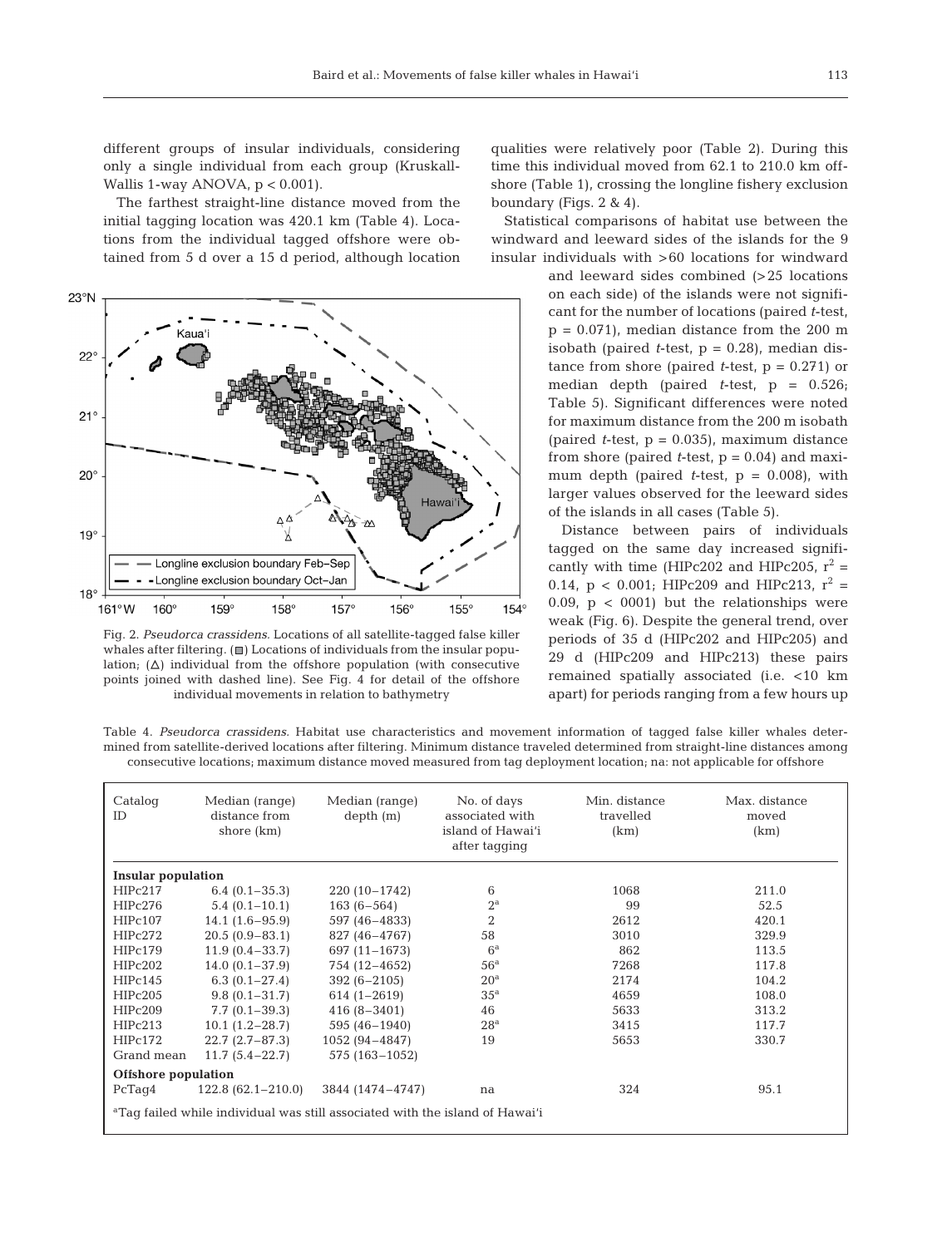

Fig. 3. *Pseudorca crassidens.* Distance from deployment location versus the days since deployment for 1 individual from each of 3 groups of insular false killer whales tagged, illustrating differences in movement patterns. (a) HIPc107, tagged in August 2007, remained associated with the island for just 3 d before traveling among the islands, eventually reaching Kaua'i on Day 31. (b) HIPc209, tagged in July 2008, remained associated with the island and frequently returned close to the area where it was tagged during the first 46 d, before traveling away from the island on Day 47. (c) HIPc172, tagged in December 2008, remained associated with the island for 20 d before traveling among the islands. The observed cyclical pattern results from individuals circumnavigating other islands (i.e. O'ahu, Moloka'i, Maui, HIPc107, HIPc172) and thus approaching closer to the tagging site, or transiting to the windward side of the island and back repeatedly (HIPc209)

to approximately 11 d, but also separated (by up to 104.2 and 105.6 km for the 2 pairs, respectively) for periods of up to 3 d (Fig. 6). The satellite-derived locations for the 2 individuals in each pair were within 10 km of each other for 78.8 and 60.7% of their time, respectively. The median distance between locations for individuals in each pair were  $3.1 \text{ km}$  (n = 383 pairs) of locations) and 6.7 km  $(n = 247)$ , respectively. An animation of movements of 5 individuals over a 10 d period is shown in Video S1 (available at [www.int](http://www.int-res.com/articles/suppl/n010p107_app/)[res.com/articles/suppl/n010p107\\_app/\)](http://www.int-res.com/articles/suppl/n010p107_app/). Average rates of horizontal movements (sustained over periods of 2 to 5 h) ranged from 4.38 to 5.71 km  $h^{-1}$ , with maximum rates of up to 18.61 km  $h^{-1}$  (Table 6).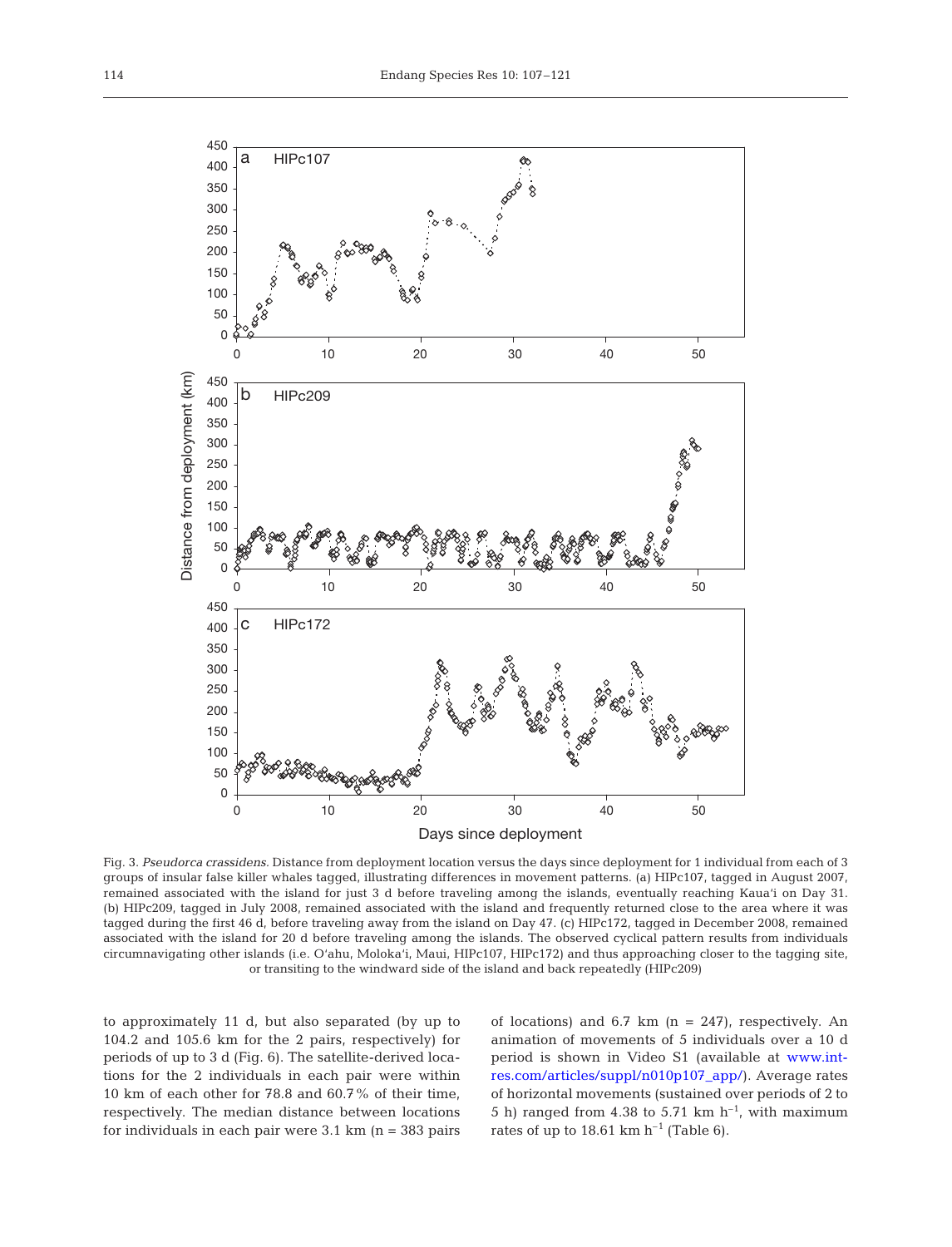

Fig. 4. Locations of 2 individual satellite-tagged false killer whales: (a) HIPc172, insular population; (b) PcTag4, offshore population. Lines connecting locations of PcTag4 show temporal patterns but do not necessarily reflect exact travel routes among locations. The offshore individual was tagged on Jaggar Seamount 21 April 2008, with the closest approach to land (62 km) documented on 22 April. See Fig. 3 for distance moved over time for HIPc172. The 1000, 2000, 3000 and 4000 m depth contours and the longline fishery exclusion boundary are shown

### **DISCUSSION**

Deployment of satellite tags on individual false killer whales around the main Hawaiian Islands has greatly added to our understanding of movements and spatial use by this species, as well as providing insights into group dynamics. In addition, we have obtained the first movement information available for an individual from the offshore population in Hawaiian waters, with

implications for a stock boundary between these populations. However, there are several important caveats that must be considered in terms of the scope of our conclusions. Despite the fact that we tagged 11 individuals from the insular population and obtained movement information spanning an average of over 30 d per individual, our data effectively represent the movements of just 3 groups of false killer whales. Movement data were primarily restricted to 5 different months of the year (with the exception of 2 d of data from February 2009), and with respect to movements in relation to the longline fishery exclusion zone boundary, only 1 individual was tagged during the period when the boundary contracts towards the islands. Thus, while we can determine what our satellite tagged individuals did and suggest implications for what the population may do, it is important to recognize that the great degree of variation documented with our small sample suggests individuals in the population use areas not used by our tagged whales during the short period they were tagged, and potentially exhibit a far greater degree of variability in movement patterns than we have documented with this sample. Inherent error in Argos locations also adds some uncertainty to the precise locations of tagged whales, although the high proportion of good quality locations for individuals from the insular population (LC3s, LC2s and LC1s: mean =  $75.4\%$ , Table 2) suggests that potential bias associated with location quality should be minimal. In addition, given the mean time interval between consecutive locations for tagged individuals from the insular population ranged from 1.9 to 6.0 h (with maximum intervals of up to 70.6 h, Table 1), with the high rates of movements documented (Table 6) our tagged individuals could have used areas not indicated by the location data obtained.

Overall our results support previous information available from genetic analyses (Chivers et al. 2007) and photo-identification (Baird et al. 2008a) that there is an island-associated population of false killer whales in Hawai'i. Over periods of weeks to about 2 mo satellite-tagged individuals remained associated with the main Hawaiian Islands (Fig. 2, Table 4). Rather than remaining in shallow nearshore waters as do several other species of islandassociated odontocetes in Hawaiian waters (e.g. spinner dolphins *Stenella longirostris* and common bot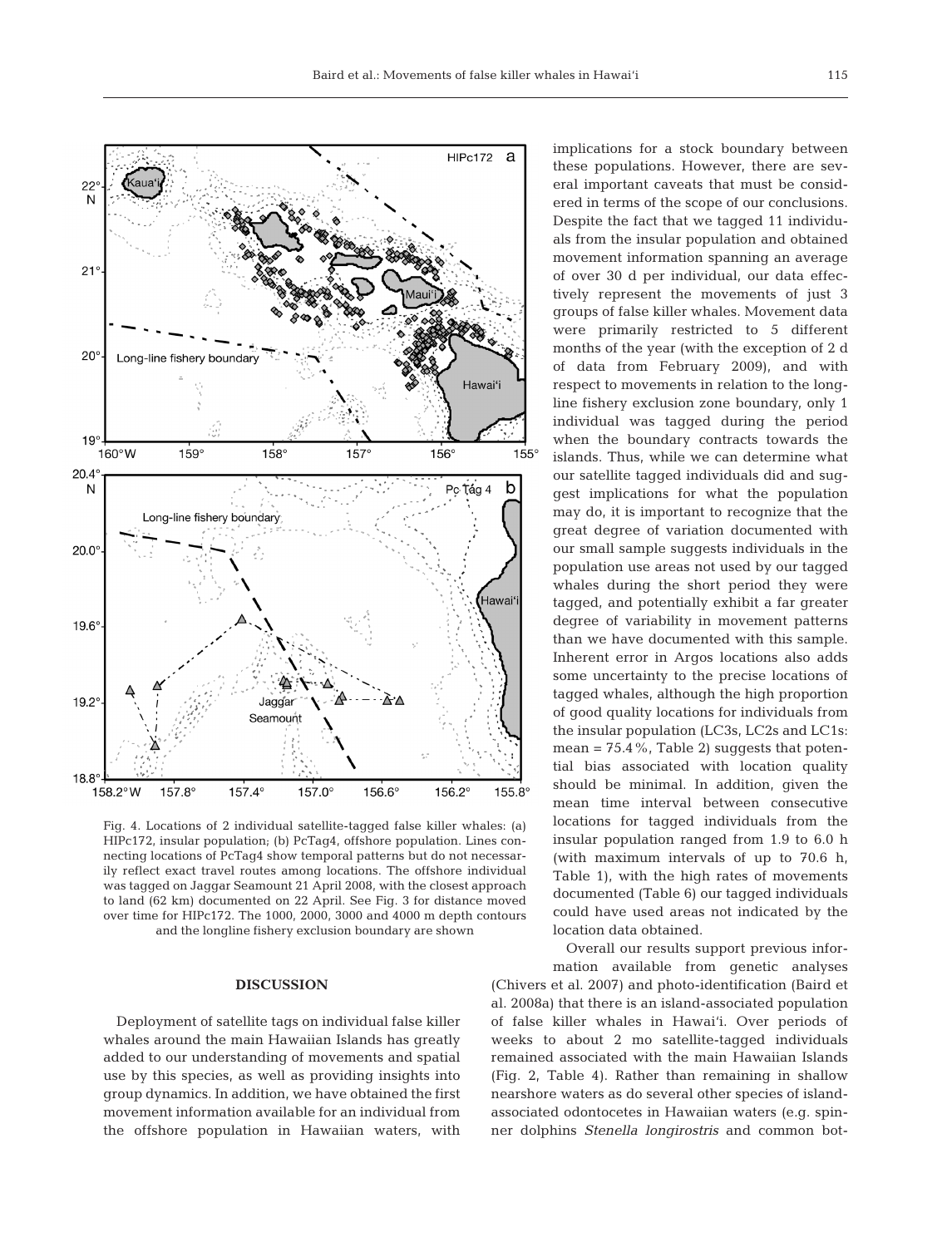tlenose dolphins *Tursiops truncatus*; Norris et al. 1994, Baird et al. 2009), tagged individuals were an average of almost 12 km offshore in 575 m of water (Table 4). Despite average cumulative movement distances of about 3300 km per individual (Table 4), the average



Fig. 5. *Pseudorca crassidens.* Box plots (line: median; box: interquartile range [IQR]; whiskers: range of datapoints  $<$ 1.5  $\times$ IQR above/below IQR; asterisks: outliers  $>1.5 \times$  IQR above IQR) of depths from satellite-derived locations for 2 individuals when remaining around the island where they were tagged (Hawai'i only) and after they had left the island (other islands only), illustrating wider range in depths used around other islands. (a) HIPc272 tagged in July 2008, (b) HIPc172 tagged in December 2008

maximum distance moved away from the tagging site was only 202 km (greatest distance = 420 km). One tagged individual did move to the east coast of the island of Kaua'i. In the photo-identification study of Baird et al. (2008a) only a small number of identifications were available from Kaua'i and no matches to the rest of the catalog were found. Thus, this is the first evidence that individuals that use waters from O'ahu to Hawai'i also visit Kaua'i.

Based on a comparison of sightings in relation to effort stratified by depth, Baird et al. (2008a) noted that false killer whales around the main Hawaiian Islands appeared to show preference for deeper (>3000 m) portions of their study area. While the sample size was small (18 sightings) and it included 2 sightings of groups that were probably part of the offshore population, a re-analysis restricted to groups from the insular population and with a slightly larger sample size (22 sightings through December 2008) shows the same general trend (R. W. Baird et al. unpubl. data). Results from satellite tagging generally indicated a shallower depth distribution than was evident from the sighting and effort analysis (Table 4). Our sample size of satellite-derived locations for individuals from the insular population is much larger (over 3000 locations) and generally avoids the geographic biases present in the survey data, where survey efforts were restricted to leeward sides of the islands and focused in relatively shallow waters. All but one of our tagged insular false killer whales used waters >1000 m depth, but only 5 (4 of the 5 that left the island of Hawai'i and 1 individual that did not) used waters >3000 m depth (Table 4). Our sample of locations from satellite-tagged individuals includes correlated series of depths for each individual that are influenced by their short-term movement patterns (e.g. Fig. 3), which may explain part of the difference from the sighting and survey effort analysis. However, movements of false killer

Table 5. *Pseudorca crassidens.*Comparisons of habitat use of insular false killer whales on windward and leeward sides of the Hawaiian Islands

| No. of locations<br>Catalog<br>Windward<br>ID<br>Leeward |       |       | To 200 m isobath | - Median (max.) distance (km) ——————<br>From shore |             | Windward    | Median (max.) depth (m)<br>Leeward |             |
|----------------------------------------------------------|-------|-------|------------------|----------------------------------------------------|-------------|-------------|------------------------------------|-------------|
|                                                          |       |       | Windward         | Leeward                                            | Windward    | Leeward     |                                    |             |
| HIPc107                                                  | 83    | 48    | 5.1(15.3)        | 4.0(90.8)                                          | 9.9(21.0)   | 19.3(95.9)  | 602 (2138)                         | 581 (4833)  |
| HIPc272                                                  | 206   | 48    | 8.0(19.3)        | 12.6(77.3)                                         | 12.4 (22.9) | 23.1(83.1)  | 623 (1003)                         | 1069 (4767) |
| HIP <sub>c</sub> 179                                     | 37    | 29    | 7.5(19.9)        | 11.1(30.1)                                         | 14.9(33.7)  | 4.3(21.3)   | 805 (1673)                         | 297 (1088)  |
| HIPc202                                                  | 352   | 345   | 9.3(25.2)        | 10.0(33.4)                                         | 13.2(27.6)  | 14.7 (37.9) | 679 (1958)                         | 824 (4652)  |
| HIPc145                                                  | 111   | 91    | 2.9(15.3)        | 3.5(22.3)                                          | 5.5(17.4)   | 7.0(27.4)   | 338 (966)                          | 424 (2105)  |
| HIPc205                                                  | 208   | 225   | 6.1(20.9)        | 5.5(27.3)                                          | 9.4(23.4)   | 10.8(31.7)  | 578 (1874)                         | 633 (2619)  |
| HIPc209                                                  | 327   | 177   | 4.5(18.0)        | 2.8(32.8)                                          | 7.5(20.2)   | 7.7(39.3)   | 429 (1517)                         | 412 (3401)  |
| HIPc213                                                  | 144   | 158   | 7.6(26.1)        | 5.2(25.1)                                          | 11.0(28.4)  | 9.5(28.7)   | 632 (1447)                         | 535 (1940)  |
| HIPc172                                                  | 259   | 146   | 11.3(36.6)       | 21.2(57.5)                                         | 16.1(43.7)  | 29.4 (87.3) | 790 (3525)                         | 1295 (4847) |
| Mean                                                     | 141.7 | 191.0 | 6.9(21.8)        | 8.4(44.0)                                          | 11.1(26.5)  | 14.0(50.3)  | 608 (1789)                         | 674 (3361)  |
| <b>SD</b>                                                | 100.6 | 109.6 | 2.7(6.7)         | 6.3(25.0)                                          | 3.3(8.1)    | 8.1(29.5)   | 142 (764)                          | 318 (1472)  |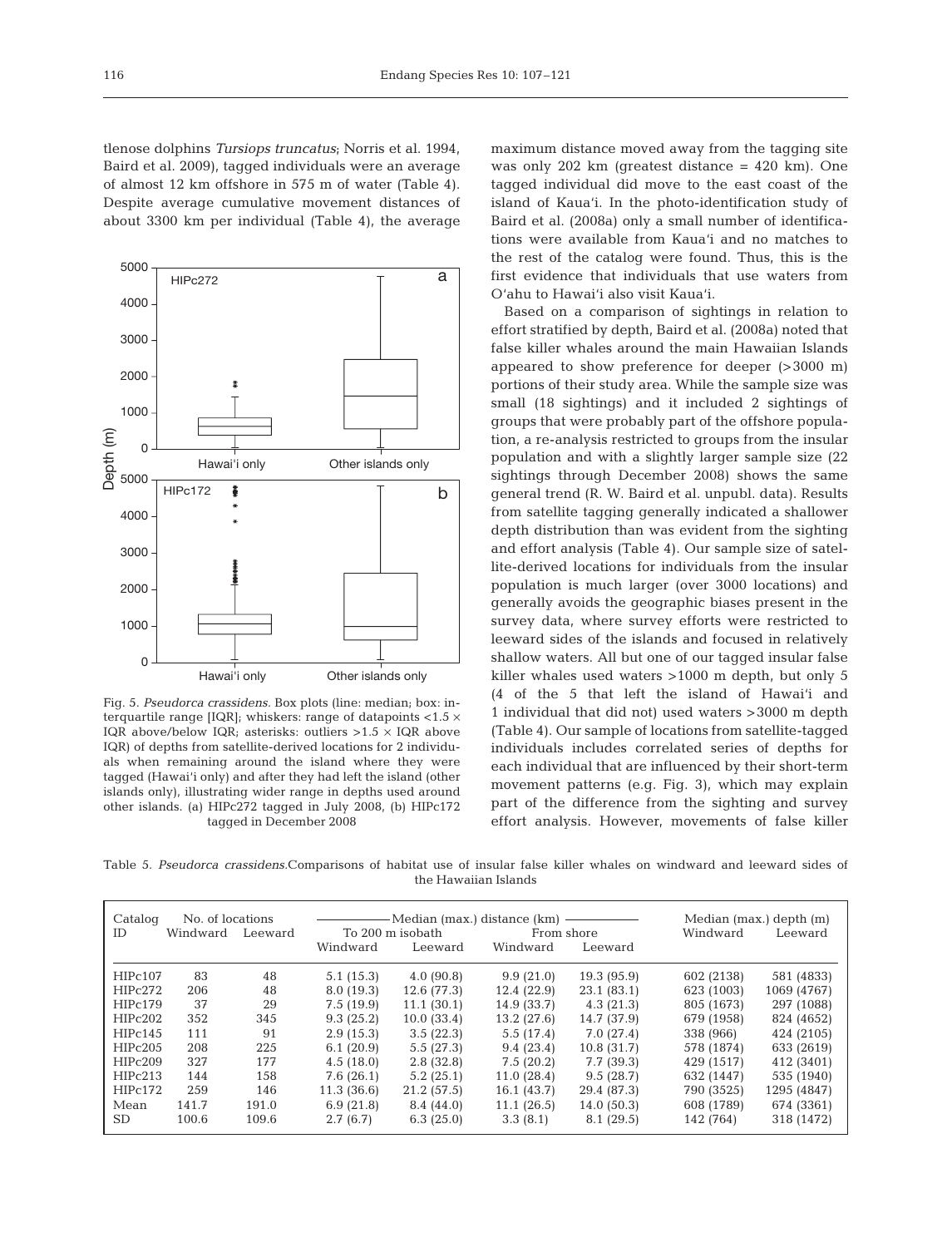

Fig. 6. *Pseudorca crassidens.* Distance between pairs of individuals tagged on the same day over the (a) first 29 and (b) 35 d after deployment. Distances between pairs calculated only using filtered satellitederived locations obtained within 5 min of each other. These graphs illustrate that while individuals within a group may remain associated (within 10 km) for extended periods (up to 11 d for HIPc202 and HIPc205), they may disassociate and re-associate, with distances between individuals of over 100 km

whales probably reflect movements of their primary prey, large game fishes such as yellowfin tuna *Thunnus albacares*, albacore tuna *T. alalunga*, skipjack tuna *Katsuwonus pelamis*, mahimahi *Coryphaena hippurus* and ono *Acanthocybium solanderi*, among others (Baird et al. 2008a). Although little is known of the movements of these fish species in Hawaiian waters, they are all wide-ranging and their distribution probably varies in association with large-scale eddy systems (Seki et al. 2002) as well as seasonally and inter-annually (Polovina et al. 2009); thus, some of the differences in habitat use between our satellite data analyses (2007 to 2009) and the sightings and effort analyses (2000 to 2006) could simply reflect differences in prey densities around the islands between the periods that the respective data were obtained.

There are a number of differences in environmental conditions between the windward and leeward sides of the main Hawaiian Islands. Shallow water (<200 m) tends to extend farther offshore on the leeward sides of

the islands, primarily due to Penguin Bank, which extends west southwest from the west side of Moloka'i (Fig. 1). With the strong winds funneling through the channels between the islands, there is increased eddy formation on the leeward side of the islands that should increase local productivity (e.g. Seki et al. 2001, 2002). Rainfall is greater on the windward sides of the islands (Giambelluca et al. 1986), but the sea surface currents generally flow in a westerly direction (Flament et al. 1996); thus, any fresh water and nutrient inputs from the islands are likely to have only a nearshore influence on the windward sides and a diluted but more widespread influence on the leeward sides. Previously the only available information to assess use of the windward sides of the islands were sightings from aerial surveys undertaken by Mobley et al. (2000), which did detect false killer whales off both the leeward and windward sides of the islands. There is evidence that individuals from one island-associated population, Blainville's beaked whales *Mesoplodon densirostris*, do appear to restrict their movements largely to the leeward side of the island of Hawai'i (Schorr et al. 2009a). All of the insular false killer whales were satellite tagged on the leeward side of the islands, yet with the exception of the 1 individual for which only 2 d of locations were obtained, all individuals spent time both on the leeward and windward sides of the islands. Taking into account only the 9 individuals with 60 or more locations, on average the tagged indi-

viduals had approximately 42% of their locations on the windward side of the islands, and 3 of the 9 individuals had more locations on the windward sides than on the leeward sides (Table 5). Median depths were simi-

Table 6. *Pseudorca crassidens.* Minimum rates of horizontal movements of tagged insular false killer whales using pairs of locations obtained between 2 and 6 h apart

| Catalog<br>ID | Median (range) rate of<br>horizontal movements $(km h^{-1})$ | n   |
|---------------|--------------------------------------------------------------|-----|
| HIPc272       | $5.71(1.67 - 14.41)$                                         | 50  |
| HIPc179       | $5.53(2.32 - 10.44)$                                         | 9   |
| HIPc202       | $4.38(0.36 - 16.38)$                                         | 112 |
| HIPc145       | $4.64(0.67 - 11.94)$                                         | 24  |
| HIPc205       | $5.41(0.49 - 16.49)$                                         | 63  |
| HIPc209       | $4.99(0.51 - 18.61)$                                         | 76  |
| HIPc213       | $4.53(1.21 - 17.63)$                                         | 40  |
| HIPc172       | $4.24(0.43 - 13.30)$                                         | 131 |
| Grand mean    | $4.93(4.24 - 5.71)$                                          | 8   |
|               |                                                              |     |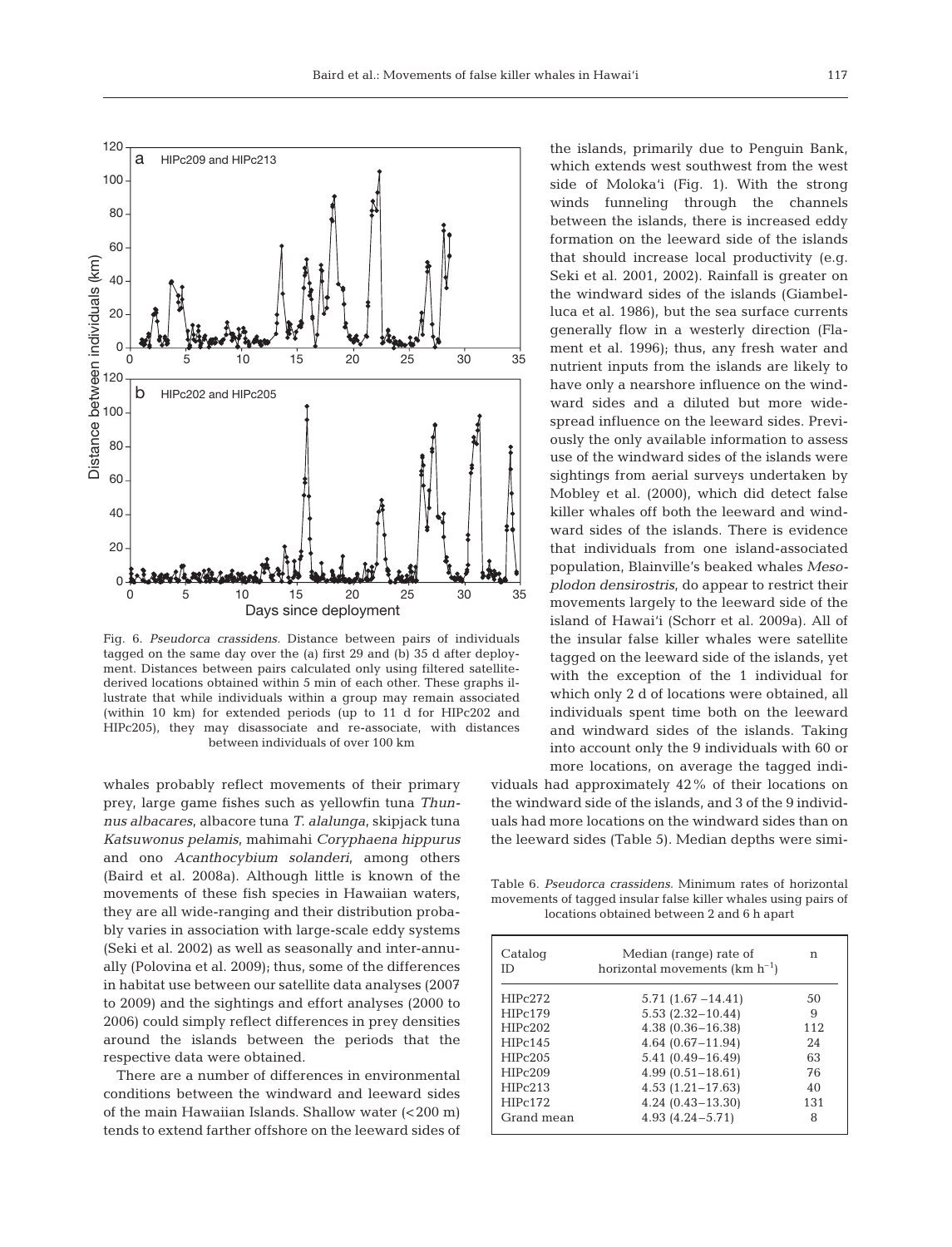lar on the windward and leeward sides, as was the median distance from shore and distance to the 200 m isobath (Table 5). However, there were significant differences in the maximum depth, distance from shore and distance from the 200 m isobath on the windward and leeward sides of the islands, with individuals extending farther offshore and into greater maximum depths on the leeward sides of the islands (Table 5).

We found considerable variation in movement patterns and habitat use among individuals within a group (e.g. Fig. 6, Table 4), between individuals in different groups (e.g. Fig. 3) and within individuals depending on whether they were around the island of Hawai'i or around other islands (Fig. 5). Individuals tagged off the island of Hawai'i in July 2008 remained associated with the island for an extended period (Table 4, Fig. 3), moving from the site of tagging off the west side of the island to the east side and back again on multiple occasions, for 47 to 58 d. It is somewhat surprising that a large group of false killer whales could repeatedly re-visit an area over periods of weeks, and yet our encounter rates with this species are extremely low (Baird et al. 2008a). However, these individuals did spend a large proportion of their time on the windward side of the island and in areas off the northwest coast of the island where survey efforts are limited due to strong winds and swells. It is also clear that movement patterns of insular individuals were extremely variable (e.g. see Figs. 3 & 4). Based on photo-identification matches among islands, Baird et al. (2008a) had noted that false killer whales regularly moved among the central and eastern-most main Hawaiian Islands, from O'ahu to Hawai'i, although due to long intervals among encounters off different islands there was no information on rates of movements. The 5 tagged individuals that left the island of Hawai'i did so after variable periods in association with the island, from 3 to 59 d (Fig. 3). One individual tagged in August 2007 only remained associated with the island for approximately 2 d before making extensive movements among the main Hawaiian Islands, spending time both on the leeward and windward sides of the islands, both nearshore and in deep waters (Table 4), and eventually moving to Kaua'i (a straight line distance of 420.1 km from the site of tagging) before beginning to return east. The extensive and rapid movements throughout the main Hawaiian Islands and from the leeward to windward sides of the islands suggests that efforts to photo-identify individuals for mark–recapture estimates of population size probably are not greatly biased by geographic biases in sampling effort, particularly since sampling effort off different islands has typically occurred with months or even years between sampling events (Baird et al. 2005, 2008a).

Our results also provide insight into the group dynamics of false killer whales in Hawaiian waters. Based on analyses of association patterns of photoidentified individuals, Baird et al. (2008a) noted that false killer whales have somewhat stable bonds among individuals, lasting over periods of years, but that large groups encountered in the field were probably temporary associations of multiple smaller more stable groups. They also considered individuals and subgroups spread as far as 28 km apart to be part of single 'groups', as they appeared to move in a coordinated manner in a consistent direction. With location data obtained from multiple individuals at approximately the same time  $(\pm 5 \text{ min})$ , we were able to assess how individuals move in relation to one another over periods of up to 35 d. Plots of distances among individuals tagged on the same day during July 2008 indicate that individuals were often separated by distances much greater than 20 km (as much as 105 km, Fig. 6), and would associate (within a few kilometers) and disassociate (spread as far as 105 km) over periods of days, lending support to the photo-identification results of Baird et al. (2008a). These results support comments by Reeves et al. (2002) that although false killer whales typically occur in relatively small groups of 10 to 20, the groups usually belong to larger aggregations with hundreds of individuals. Group sizes of false killer whales driven ashore in drive fisheries or documented in mass strandings are often much larger than the groups typically observed in the wild (Ross 1984, Kasuya 1986), also supporting the suggestion that small subgroups are often clustered into larger aggregations. Such a finding is particularly interesting in light of the findings of Reeves et al. (2009), who observed large groups of false killer whales spread over a wide area off the northwestern side of the island of Hawai'i on multiple days in July 1989. This is an area that tagged whales in our study repeatedly visited over an extended period (47 to 58 d). These results on movements of satellite-tagged individuals lend support to the argument of Reeves et al. (2009) that the large groups they observed in July 1989 were part of the insular population, thus providing support to the suggestion that the insular population has undergone a large decline over the last 20 yr.

As noted, NMFS currently considers the longline exclusion zone boundary to be the stock boundary between the Hawai'i insular and Hawai'i 'pelagic' stocks (Carretta et al. 2009). One of the most important findings of this study is that the one offshore individual tagged (123.8 km from shore) moved inside of the longline fishery exclusion boundary, to within 62 km of shore (Fig. 4). Baird et al. (2008a) had previously suggested that offshore individuals may approach relatively close to the main Hawaiian Islands based on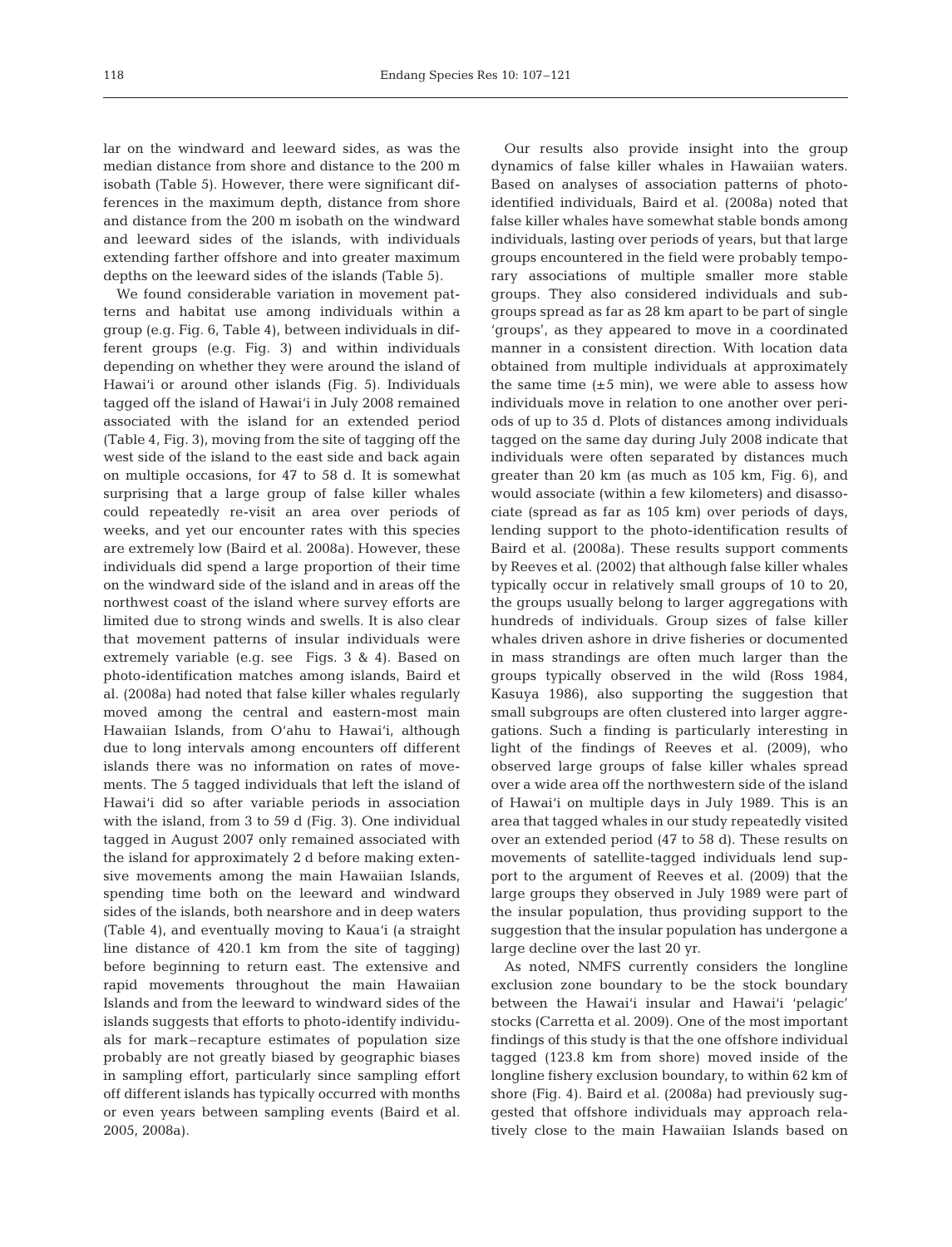119

photo-identification of a group spread from 42 to 70 km offshore that had no matches to their catalog, although no genetic samples were obtained from that group to confirm their population identity. Although individuals from the insular population did not move outside of the longline fishery exclusion boundary, individuals from all 3 groups traveled far offshore (83.1, 87.3 and 95.9 km from shore, respectively), and during the period when the longline exclusion boundary contracts towards the islands (October through January) the one satellite-tagged individual was documented 16.2 km from the boundary. This implies that individuals from the insular population potentially move into areas where longline fishing occurs and thus could interact with the fishery, as suggested by high rates of dorsal fin disfigurements in comparison with other populations of small odontocetes (Baird & Gorgone 2005, T. Cullins unpubl. data). Such movements also indicate that individuals from the insular population probably overlapped broadly with longline fishing effort before the establishment of the exclusion zones in 1992 (see He et al. 1997). The rates of movement documented (mean, ~5 km h<sup>-1</sup>; maximum, 18.61 km h<sup>-1</sup>; Table 6) also suggest that movements of insular whales offshore into areas where longline fishing may occur could be rapid, as short as 10 h for an individual starting close to shore (at least during October through January). Thus, detecting occasional movements into offshore waters where longline fishing may occur could be difficult. Even during the period when 1 whale was documented 16.2 km from the longline exclusion boundary, the time interval since the last location (3.4 h) and before the next location (7.4 h) were long enough that the tagged whale could have moved into areas where longline fishing was occurring. Although the longline exclusion zone boundary is fixed, with 2 seasonal variations (February through September, October through January), fishing effort in terms of the proximity to the boundary may vary considerably within one of the seasonal periods. Based on 2008 data from the Federal Longline Logbook Program, fishing effort in October 2008 was concentrated closer to the boundary around the main Hawaiian Islands than in November or December 2008 (D. Hamm pers. comm.).

Whether movements of individuals from either the offshore or insular populations of false killer whales in Hawai'i vary seasonally is unknown. Although we have movement data from the insular population for 5 mo of the year, for 2 of those months (December, January) we have information from only a single individual. In addition, although we have tracks from 9 different individuals from the insular population lasting longer than 10 d, tags were deployed on only 4 different days. While individuals tagged within the same group did not always travel together (Fig. 6), their frequent re-associations suggest that the overlapping tag data from different individuals are not completely independent (e.g. Video S1). As well, the variability in short-term movement patterns apparent even with our limited sample (Fig. 3) indicates that tagging more individuals would be extremely informative in understanding movement patterns of this population. Tagging additional individuals from the offshore population is clearly needed, both to further assess movements in relation to the longline fishery boundary and the insular population, as well as to determine whether individuals from the offshore population move across the US Exclusive Economic Zone boundary, where they may also interact with international longline fishing. However, encounter rates with false killer whales in offshore waters are extremely low (Barlow 2006, Barlow & Rankin 2007) and the logistics for tagging whales offshore are considerably more difficult than for nearshore. Assessing movements of the insular population during the period when longline fishing may occur as close as 45 km from the main Hawaiian Islands (October through January) would be particularly important in determining whether and how often individuals from that population may interact with the longline fishery.

Given the current small size of the insular population (Baird et al. 2005), the declining trend in sighting rates from aerial surveys (J. Mobley unpubl. data), and the evidence of a probable large decline in population size (Reeves et al. 2009), it is clear that any mortality or serious injury due to longline fishery interactions could have a detrimental effect on the population. The PBR level for the insular stock is 0.8 individuals  $yr^{-1}$  (Carretta et al. 2009); thus, even a low level of mortality may have a detrimental effect on the population. Therefore, efforts should be made to assess longline fishery interactions in the areas where the longline boundary approaches closest to the main Hawaiian Islands. In addition, using a simple distance-fromshore boundary between the insular and offshore populations is not biologically realistic; our results indicate that these 2 populations may broadly overlap in their ranges rather than being separated by a distinct geographical boundary. This situation is similar to populations of killer whales *Orcinus orca* along the west coast of North America, with 2 discrete populations feeding on similar prey (i.e. 'northern residents' and 'southern residents') that broadly overlap in range along the coast of Washington and British Columbia (Ford 2006).

*Acknowledgements.* Field work, during which tagging was undertaken, was funded by the US Navy (through the Southwest Fisheries Science Center and Woods Hole Oceanographic Institution), the Wild Whale Research Foundation, and the Pacific Islands Fisheries Science Center. Funding for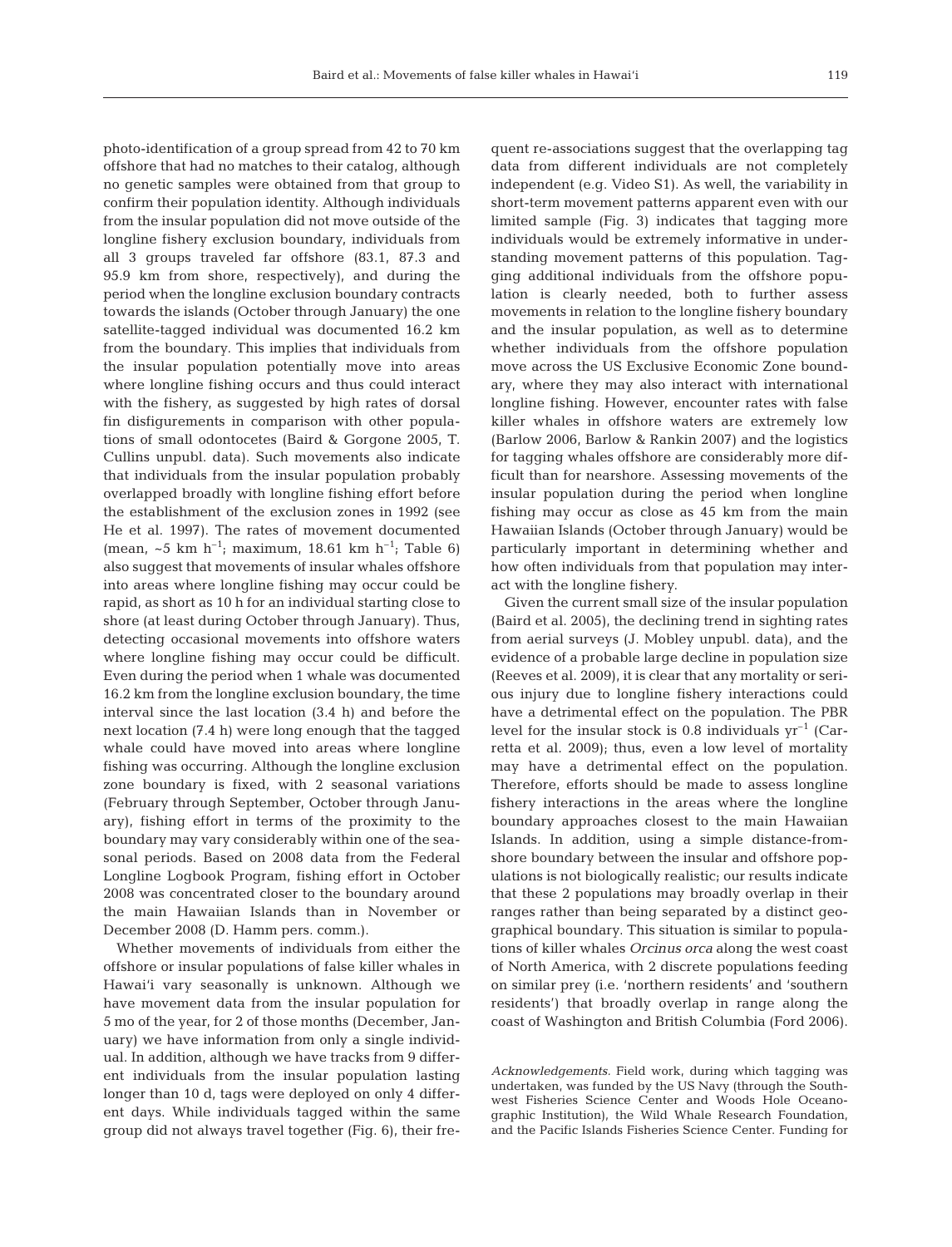tags and tag development was provided by the Northwest Fisheries Science Center and Dolphin Quest. We thank J. Barlow, D. Johnston, B. Southall and P. Tyack for coordinating funding. We thank J. Aschettino, J. Barlow, A. Bendlin, A. Douglas, G. Legay, E. Oleson, D. Roberts and M. Sakai for assistance in the field, A. Gorgone for matching photographs obtained to our photo-identification catalog, M. Deakos, E. Oleson, D. Perrine, D. Salden and T. Cullins for contributing photographs to assess sighting history, D. Holzer for providing GIS analyses of location data, and K. Forney, E. Oleson and 2 anonymous reviewers for helpful reviews of the manuscript. This research was undertaken under Scientific Research Permit No. 731-1774 from the NMFS Office of Protected Resources.

#### LITERATURE CITED

- ► Andrews RD, Pitman RL, Balance LT (2008) Satellite tracking reveals distinct movement patterns for Type B and Type C killer whales in the southern Ross Sea, Antarctica. Polar Biol 31:1461–1468
- ► Baird RW, Gorgone AM (2005) False killer whale dorsal fin disfigurements as a possible indicator of long-line fishery interactions in Hawaiian waters. Pac Sci 59:593–601
	- Baird RW, Gorgone AM, Webster DL, McSweeney DJ and others (2005) False killer whales around the main Hawaiian Islands: an assessment of inter-island movements and population size using individual photo-identification. Report prepared under Order No. JJ133F04SE0120 from the Pacific Islands Fisheries Science Center, National Marine Fisheries Service, Honolulu, HI. Available at: www.cascadiaresearch.org/robin/hawaii.htm
- ▶ Baird RW, Gorgone AM, McSweeney DJ, Webster DL and others (2008a) False killer whales (*Pseudorca crassidens*) around the main Hawaiian Islands: long-term site fidelity, inter-island movements, and association patterns. Mar Mamm Sci 24:591–612
- ► Baird RW, Webster DL, Mahaffy SD, McSweeney DJ, Schorr GS, Ligon AD (2008b) Site fidelity and association patterns in a deep-water dolphin: rough-toothed dolphins (*Steno bredanensis*) in the Hawaiian Archipelago. Mar Mamm Sci 24:535–553
	- Baird RW, Schorr GS, Webster DL, McSweeney DJ, Gorgone AM, Chivers SJ (2008c) A survey to assess overlap of insular and offshore false killer whales (*Pseudorca crassidens*) off the island of Hawai'i. Report prepared under Order No. AB133F07SE4484 for the Pacific Islands Fisheries Science Center, National Marine Fisheries Service, Honolulu, HI. Available at: www.cascadiaresearch.org/robin/ hawaii.htm
	- Baird RW, Gorgone AM, McSweeney DJ, Ligon AD and others (2009) Population structure of island-associated dolphins: evidence from photo-identification of common bottlenose dolphins (*Tursiops truncatus)* in the main Hawaiian Islands. Mar Mamm Sci 25:251–274
- ▶ Barlow J (2006) Cetacean abundance in Hawaiian waters estimated from a summer/fall survey in 2002. Mar Mamm Sci 22:446–464
	- Barlow J, Rankin S (2007) False killer whale abundance and density: preliminary estimates for the PICEAS study area south of Hawaii and new estimates for the US EEZ around Hawaii. Admin Rep Southwest Fisheries Science Center, LJ-07-02, La Jolla, CA
- ▶ Behrenfeld MJ, O'Malley RT, Siegel DA, McClain CR and others (2006) Climate-driven trends in contemporary ocean productivity. Nature 444:752–755
- Beyer HL (2004) Hawth's analysis tools for ArcGIS®. Version 3.21. www.spatialecology.com/htools (accessed: 12 September 2005)
- Carretta JV, Forney KA, Lowry MS, Barlow J, Baker J, Hanson B, Muto MM (2007) U.S. Pacific marine mammal stock assessments: 2007. NOAA Tech Memo NOAA-TM-NMFS-SWFSC-414
- Carretta JV, Forney KA, Lowry MS, Barlow J and others (2009) U.S. Pacific marine mammal stock assessments: 2008. NOAA Tech Memo NMFS-SWFSC-434
- ► Chivers SJ, Baird RW, McSweeney DJ, Webster DL, Hedrick NM, Salinas JC (2007) Genetic variation and evidence for population structure in eastern North Pacific false killer whales (*Pseudorca crassidens*). Can J Zool 85:783–794
	- Flament P, Kennan S, Lumpkin R, Sawyer M, Stroup ED (1996) Ocean atlas of Hawai'i. www.soest.hawaii.edu/ hioos/oceanatlas/index.htm (accessed 17 August 2009)
	- Ford JKB (2006) An assessment of critical habitats of resident killer whales in waters off the Pacific coast of Canada. Can Sci Advis Secretariat Res Doc 2006/072. Available at: www.dfo-mpo.gc.ca/csas/Csas/Publications/ResDocs-DocRech/2006/2006\_072\_e.htm
	- Forney KA, Kobayashi D (2007) Updated estimates of mortality and injury of cetaceans in the Hawaii-based longline fishery, 1994-2005. NOAA Tech Memo NMFS-SWFSC-412
	- Forney KA, Barlow J, Muto MM, Lowry M and others (2000) U.S. Pacific marine mammal stock assessments: 2000. NOAA Tech Memo NOAA-TM-NMFS-SWFSC-300
	- Giambelluca TW, Nuller MA, Schroeder TA (1986) Rainfall atlas of Hawai'i. State of Hawai'i Department of Land and Natural Resources Report R76, Honolulu, HI
	- Gilman E, Clarke S, Brothers N, Alfaro-Shigueto J and others (2007) Shark depredation and unwanted bycatch in pelagic longline fisheries: industry practices and attitudes, and shark avoidance strategies. Western Pacific Regional Fishery Management Council, Honolulu, HI
	- He X, Bigelow KA, Boggs CH (1997) Cluster analysis of longline sets and fishing strategies within the Hawaii-based fishery. Fish Res 31:147–158
	- Kasuya T (1986) False killer whales. In: Tamura T, Ohsumi S, Arai S (eds) Report of investigation in search of solution for dolphin–fishery conflict in the Iki Island area. Japan Fisheries Agency, Tokyo, p 178–187
- ► McSweeney DJ, Baird RW, Mahaffy SD (2007) Site fidelity, associations and movements of Cuvier's (*Ziphius cavirostris*) and Blainville's (*Mesoplodon densirostris*) beaked whales off the island of Hawai'i. Mar Mamm Sci 23: 666–687
	- Mobley JR, Spitz SS, Forney KA, Grotefendt R, Forestell PH (2000) Distribution and abundance of odontocete species in Hawaiian waters: preliminary results of 1993-98 aerial surveys. Admin Rep LJ-00-14C, Southwest Fisheries Science Center, La Jolla, CA
	- Norris KS, Würsig B, Wells RS, Würsig M, Brownlee SM, Johnson CM, Solow J (1994) The Hawaiian spinner dolphin. University of California Press, Berkeley, CA
	- Polovina JJ, Abecassis M, Howell EA, Woodworth P (2009) Increases in the relative abundance of mid-trophic level fishes concurrent with declines in apex predators in the subtropical North Pacific, 1996-2006. Fish Bull 107: 523–531
	- Purves PE, Pilleri G (1978) The functional anatomy and general biology of *Pseudorca crassidens* (Owen) with a review of the hydrodynamic and acoustics in Cetacea. Investig Cetacea 9:67–227